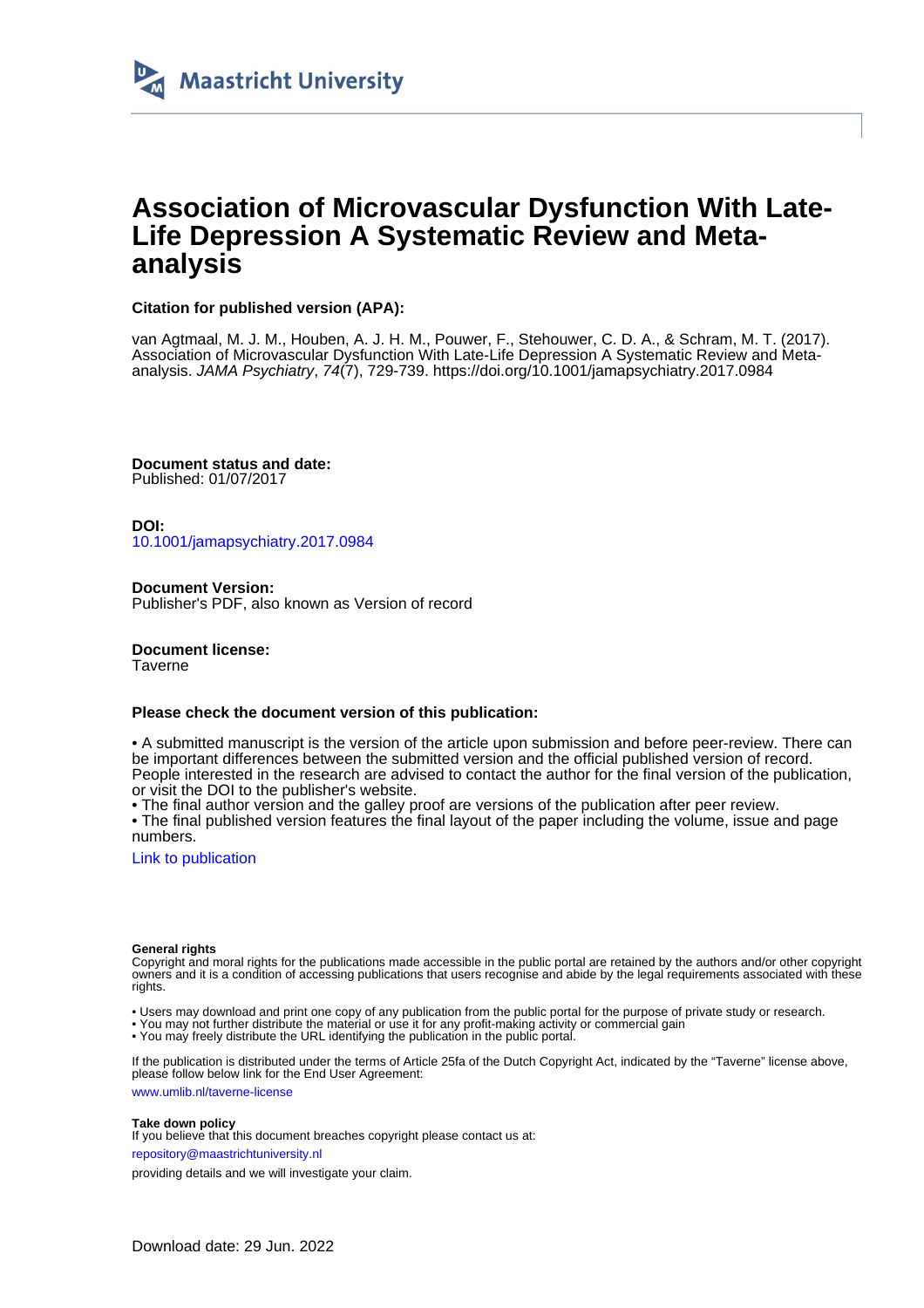## **JAMA Psychiatry | Original Investigation | META-ANALYSIS**

# Association of Microvascular Dysfunction With Late-Life Depression A Systematic Review and Meta-analysis

Marnix J. M. van Agtmaal, MD; Alfons J. H. M. Houben, PhD; Frans Pouwer, PhD; Coen D. A. Stehouwer, MD, PhD; Miranda T. Schram, MD

**IMPORTANCE** The etiologic factors of late-life depression are still poorly understood. Recent evidence suggests that microvascular dysfunction is associated with depression, which may have implications for prevention and treatment. However, this association has not been systematically reviewed.

**OBJECTIVE** To examine the associations of peripheral and cerebral microvascular dysfunction with late-life depression.

**DATA SOURCES** A systematic literature search was conducted in MEDLINE and EMBASE for and longitudinal studies published since inception to October 16, 2016, that assessed the associations between microvascular dysfunction and depression.

**STUDY SELECTION** Three independent researchers performed the study selection based on consensus. Inclusion criteria were a study population 40 years of age or older, a validated method of detecting depression, and validated measures of microvascular function.

**DATA EXTRACTION AND SYNTHESIS** This systematic review and meta-analysis has been registered at PROSPERO (CRD42016049158) and is reported in accordance with the PRISMA and MOOSE guidelines. Data extraction was performed by an independent researcher.

**MAIN OUTCOMES AND MEASURES** The following 5 estimates of microvascular dysfunction were considered in participants with or without depression: plasma markers of endothelial function, albuminuria, measurements of skin and muscle microcirculation, retinal arteriolar and venular diameter, and markers for cerebral small vessel disease. Data are reported as pooled odds ratios (ORs) by use of the generic inverse variance method with the use of random-effects models.

**RESULTS** A total of 712 studies were identified; 48 were included in the meta-analysis, of which 8 described longitudinal data. Data from 43 600 participants, 9203 individuals with depression, and 72 441 person-years (mean follow-up, 3.7 years) were available. Higher levels of plasma endothelial biomarkers (soluble intercellular adhesion molecule–1: OR, 1.58; 95% CI, 1.28-1.96), white matter hyperintensities (OR, 1.29; 95% CI, 1.19-1.39), cerebral microbleeds (OR, 1.18; 95% CI, 1.03-1.34), and cerebral (micro)infarctions (OR, 1.30; 95% CI, 1.21-1.39) were associated with depression. Among the studies available, no significant associations of albuminuria and retinal vessel diameters with depression were reported. Longitudinal data showed a significant association of white matter hyperintensities with incident depression (OR, 1.19; 95% CI, 1.09-1.30).

**CONCLUSIONS AND RELEVANCE** This meta-analysis shows that both the peripheral and cerebral forms of microvascular dysfunction are associated with higher odds of (incident) late-life depression. This finding may have clinical implications because microvascular dysfunction might provide a potential target for the prevention and treatment of depression.

JAMA Psychiatry. 2017;74(7):729-739. doi[:10.1001/jamapsychiatry.2017.0984](http://jama.jamanetwork.com/article.aspx?doi=10.1001/jamapsychiatry.2017.0984&utm_campaign=articlePDF%26utm_medium=articlePDFlink%26utm_source=articlePDF%26utm_content=jamapsychiatry.2017.0984) Published online May 31, 2017.

**Examplemental content** 

**Author Affiliations:** Department of Internal Medicine, Maastricht University Medical Centre, Maastricht, the Netherlands (van Agtmaal, Houben, Stehouwer, Schram); Cardiovascular Research Institute Maastricht, Maastricht University, Maastricht, the Netherlands (van Agtmaal, Houben, Stehouwer, Schram); Department of Psychology, University of Southern Denmark, Odense, Denmark (Pouwer); Heart and Vascular Center, Maastricht University Medical Center, Maastricht, the Netherlands (Schram).

**Corresponding Author:** Miranda T. Schram, MD, Department of Internal Medicine, Maastricht University Medical Centre, Randwycksingel 35, Maastricht, Limburg 6229 EG, the Netherlands [\(m.schram](mailto:m.schram@maastrichtuniversity.nl) [@maastrichtuniversity.nl\)](mailto:m.schram@maastrichtuniversity.nl).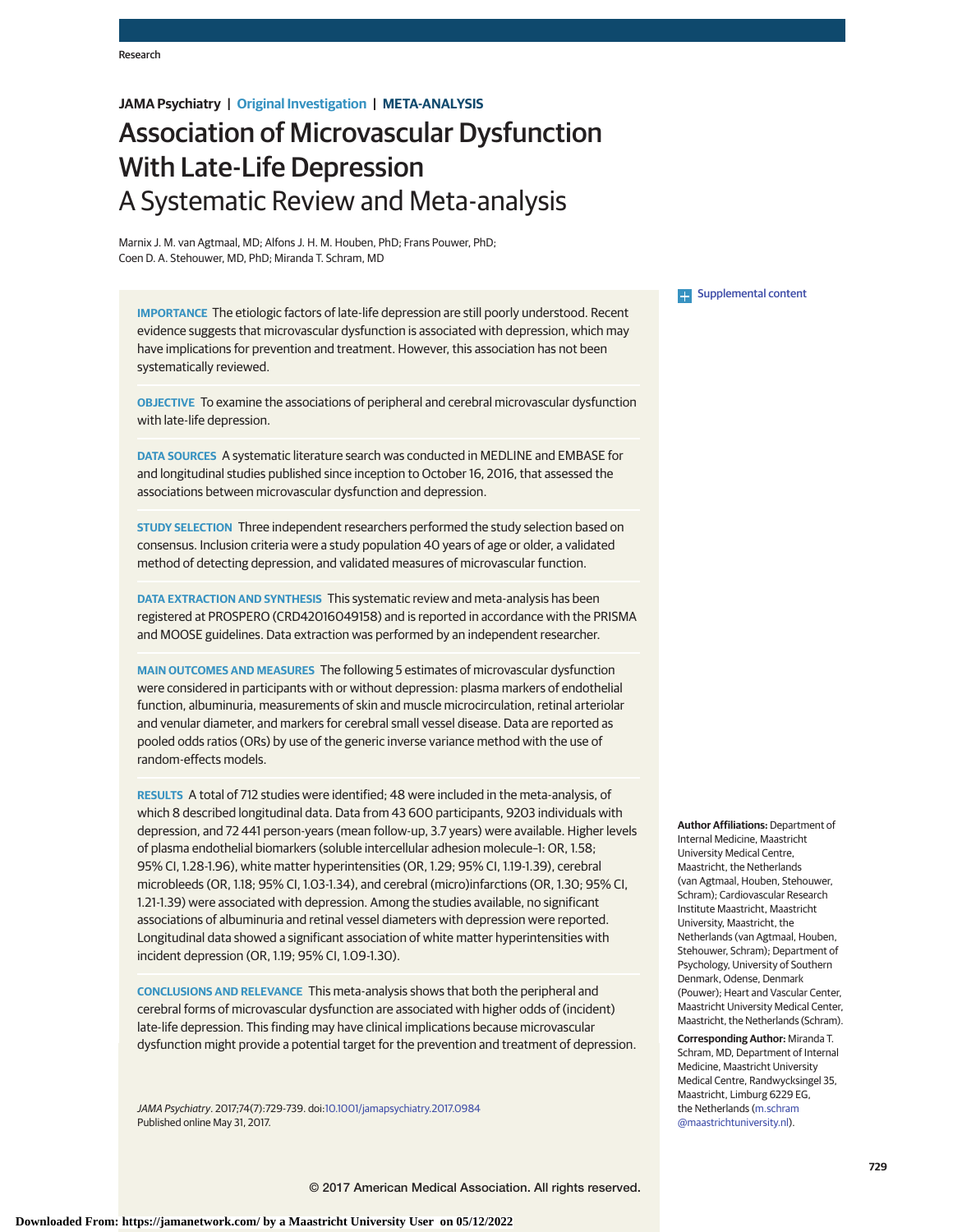ate-life depression is a highly prevalent and heteroge-<br>neous disease with high rates of morbidity and<br>mortality.<sup>1,2</sup> It is characterized by recurrent episodes: up<br>to 50% of those who recover from a first opisode of dopre neous disease with high rates of morbidity and to 50% of those who recover from a first episode of depression will experience additional episodes throughout their lifetime.<sup>3-6</sup> Evidence suggests a cerebrovascular etiologic cause7 because late-life depression has been associated with vascular dementia, stroke, and white matter hyperintensities (WMHs).<sup>8</sup> Moreover, a vascular etiologic cause may explain the high recurrence rate of depression, in addition to the high rate of resistance to antidepressants and/or cognitive behavioral therapy; approximately one-third of patients with depression have treatment-resistant depression.<sup>6,9,10</sup>

Several studies have provided evidence that cerebral small vessel disease may play a role in the etiologic factors of latelife depression.7,11-18 A meta-analysis from 2014, including 19 studies and 6274 participants, showed significant crosssectional and longitudinal associations between white matter lesions, a proxy of cerebral small vessel disease, and (incident) depression.<sup>19</sup> However, multiple studies with continuous measures of WMHs were not included in this meta-analysis, and 2 large longitudinal studies became available only recently.<sup>13,20</sup> Furthermore, the growing evidence on alternativemarkers ofmicrovascular dysfunction (for instance, on biomarkers of endothelial dysfunction) was not taken into account in previous meta-analyses.<sup>21-23</sup>

In view of these considerations, we hypothesize that microvascular dysfunction, both peripheral and cerebral, may be associated with depression. We conducted a systematic review and meta-analysis to investigate this hypothesis, both in cross-sectional and longitudinal studies.

## **Methods**

#### Search Strategy

We used MEDLINE and EMBASE to conduct a systematic literature search for cross-sectional and longitudinal epidemiologic studies of humans, determining the association between markers of microvascular dysfunction and depressive symptoms and/or depressive disorder, published from inception to October 16, 2016. This study has been registered at PROSPERO [\(https://www.crd.york.ac.uk/PROSPERO/](https://www.crd.york.ac.uk/PROSPERO/) [CRD42016049158]) and is reported in accordance with the PRISMA<sup>24</sup> and MOOSE guidelines. We considered the following 5 estimates of microvascular dysfunction: plasma markers of endothelial function, albuminuria, measurements of skin and muscle microcirculation, retinal arteriolar and venular diameter, and markers for cerebral small vessel disease. The exact search strategy and rationale are in the eAppendix in the [Supplement.](http://jama.jamanetwork.com/article.aspx?doi=10.1001/jamapsychiatry.2017.0984&utm_campaign=articlePDF%26utm_medium=articlePDFlink%26utm_source=articlePDF%26utm_content=jamapsychiatry.2017.0984)

#### Selection Criteria and Data Extraction

Three independent researchers performed the study selection (M.J.M.v.A., A.J.H.M.H., and M.T.S.). Population-based or case-control studies that reported on microvascular dysfunction in participants with or without depression were included. Figure 1 shows the selection procedure. Of the 67 stud**Question** Are both the peripheral and cerebral forms of microvascular dysfunction associated with late-life depression, as suggested by the vascular depression hypothesis?

**Findings** This systematic review and meta-analysis of 48 studies comprising 43 600 participants, including 9203 individuals with depression, shows that the cerebral and peripheral forms of microvascular dysfunction were associated with increased odds for (incident) late-life depression, independent of cardiovascular risk factors.

**Meaning** These findings support the hypothesis that microvascular dysfunction is causally linked to late-life depression. This finding may have clinical implications because microvascular dysfunction might provide a target for the prevention and treatment of depression.

ies included in the review, we extracted the following: baseline characteristics of the study population, study design, number of participants with or without depression, definition of microvascular dysfunction and depression (self-reported questionnaire vs diagnostic psychiatric interview), fully adjusted results including 95% CIs, SD, or range, and confounders included in the analyses. When these data were missing, the principal investigators were contacted for further information. If the principal investigator could not provide the missing data, the study was excluded. The quality of studies was assessed by use of the Newcastle-Ottawa Scale (NOS) for case-control and cohort studies (eTable 1 in the [Supplement\)](http://jama.jamanetwork.com/article.aspx?doi=10.1001/jamapsychiatry.2017.0984&utm_campaign=articlePDF%26utm_medium=articlePDFlink%26utm_source=articlePDF%26utm_content=jamapsychiatry.2017.0984). This scale uses a 10-point grading system with a maximum score of 9 points for longitudinal studies, 6 points for cross-sectional cohort studies, and 8 points for case-control studies and assesses selection of study groups, comparability of groups, and ascertainment of exposure and outcome.<sup>25</sup> We calculated the percentage of the maximum NOS score for all studies (eTable 1 in the [Supplement\)](http://jama.jamanetwork.com/article.aspx?doi=10.1001/jamapsychiatry.2017.0984&utm_campaign=articlePDF%26utm_medium=articlePDFlink%26utm_source=articlePDF%26utm_content=jamapsychiatry.2017.0984).

#### Statistical Analysis

We performed the meta-analysis with Review Manager, version 5.3 (The Nordic Cochrane Centre, The Cochrane Collaboration), by use of the generic inverse variance method with random-effects models. In studies that reported microvascular function as mean (SD) values for participants with depression compared with controls without depression, we calculated odds ratios (ORs) based on the standardized mean difference method in concordance with the *Cochrane Handbook for Systematic Reviews of Interventions*. <sup>26</sup> If only a range of scores was reported, we estimated the SD using the formula (upper limit − lower limit)/4. We used forest plots to display the pooled ORs and 95% CIs, assessed heterogeneity using *I* <sup>2</sup> statistics (values of 50%-75% indicated moderate heterogeneity, and values of >75% indicated considerable heterogeneity),<sup>26-28</sup> and determined the risk of publication bias by visual inspection of funnel plots, the Egger test, and the trim-and-fill method.26,29,30 We performed subgroup and meta-regression analysis with  $R^{31}$  to explore heterogeneity, and we evaluated the methods to assess depression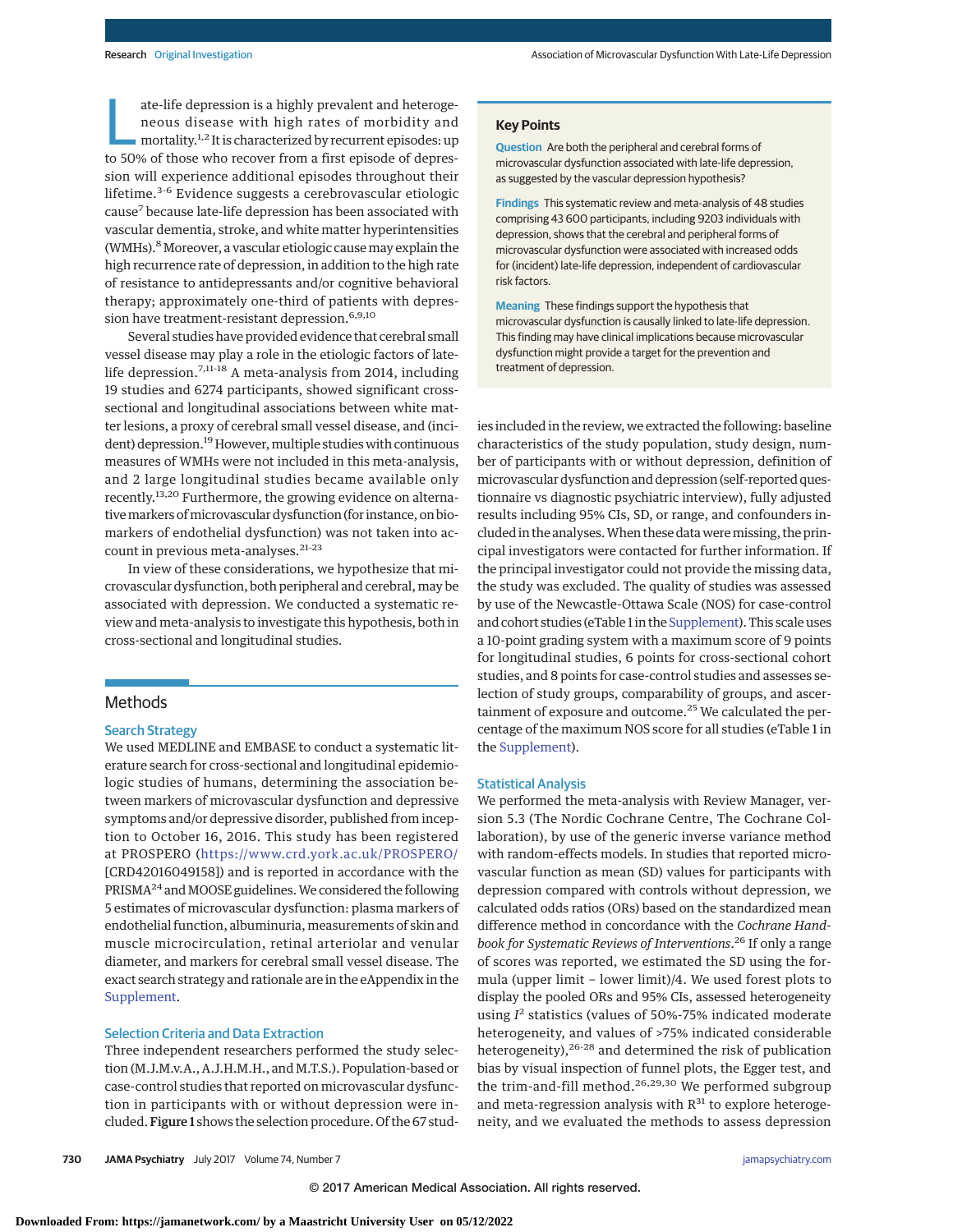(diagnostic interviews vs self-reported questionnaires), study design (case-control vs cohort study), methods to assess WMHs (semiautomatic volumetry vs subjective rating scale), and study quality as assessed by the NOS score (≥60% vs <60%).

## **Results**

### Study Selection and Characteristics

We identified 712 studies, of which 90 full-text articles were assessed for eligibility. Of these, we selected 67 studies that investigated whether microvascular dysfunction was associatedwith depressive disorder or depressive symptoms. Of these studies, 59 had a cross-sectional design (35 case-control studies and 24 cohort studies), and 8 had a longitudinal design (8 cohort studies). In total, data from 43 600 participants, including 9203 individuals (21.1%) with depression, were included in the meta-analysis. The mean age of participants was 66 years, and 23 544 were female (54.0%). In total, 72 441 person-years were included in longitudinal analyses (mean [SD] follow-up, 3.7 [0.7] years). We found no studies that investigated the association between skin and muscle microcirculation and depressive disorder or depressive symptoms.

All studies included in the review used a dichotomous outcome measure for depression, either by use of a diagnostic interview to assess major depressive disorder or by use of a cutoff for clinically relevant depressive symptoms, including the Mini International Neuropsychiatric Interview or the Structured Clinical Interview for *DSM* for depressive disorder and the Centers for Epidemiological Studies Depression Scale, the Geriatric Depression Scale, the Hamilton Depression Rating Scale, the Beck Depression Inventory, and the Montgomery-Asberg Depression Rating Scale for clinically relevant depressive symptoms. Plasma samples of biomarkers (soluble intercellular adhesion molecule-1 [sICAM-1], soluble vascular cell adhesion molecule-1 [sVCAM-1], e-selectin, and von Willebrand factor [vWF]) for endothelial function were all analyzed by the use of an enzyme-linked immunosorbent assay. Albuminuria was measured by use of the albumin to creatinine ratio or 24-hour urinary albumin excretion. Retinal vessel calibers were measured by the use of stereoscopic color fundus photography. Cerebral small vessel disease was determined by magnetic resonance imaging–defined automated segmentation of WMH volume (33 studies), rating scales for WMH severity (22 studies), microbleeds (4 studies), and/or lacunar or silent infarctions (4 studies). Characteristics of all selected studies are presented in eTable 2 in the [Supplement](http://jama.jamanetwork.com/article.aspx?doi=10.1001/jamapsychiatry.2017.0984&utm_campaign=articlePDF%26utm_medium=articlePDFlink%26utm_source=articlePDF%26utm_content=jamapsychiatry.2017.0984) and the outcomes of the selected studies in eTable 3 in the [Supplement.](http://jama.jamanetwork.com/article.aspx?doi=10.1001/jamapsychiatry.2017.0984&utm_campaign=articlePDF%26utm_medium=articlePDFlink%26utm_source=articlePDF%26utm_content=jamapsychiatry.2017.0984)

### Association of Endothelial Function With Depression

Eight studies investigated the cross-sectional associations between plasma markers of endothelial function and depressive symptoms ( $n = 6$ ) or depressive disorder ( $n = 4$ ). <sup>21,32-38</sup> Most studies observed that higher levels of endothelial plasma markers, which indicate dysfunction, were associated with depression.32,33,35-38 One study described lower sVCAM-1

Figure 1. Flowchart of Study Selection

**712** Studies identified using MEDLINE

and EMBASE



a Including 38 studies on white matter hyperintensities, 4 studies on microbleeds, and 4 studies on microinfarctions.

b Five studies provided both cross-sectional and longitudinal data.

levels,  $34$  and another study lower e-selectin levels,  $21$  in participants with depression compared with controls without depression.

Seven studies<sup>21,32-35,37,38</sup> were included in the metaanalysis on plasma markers of endothelial function (1 study provided insufficient data<sup>36</sup>). We found a significant association between higher levels of plasma markers of endothelial function and depression (Figure 2; pooled OR per SD increase

**552** Studies excluded based on title inspection (not relevant for the

© 2017 American Medical Association. All rights reserved.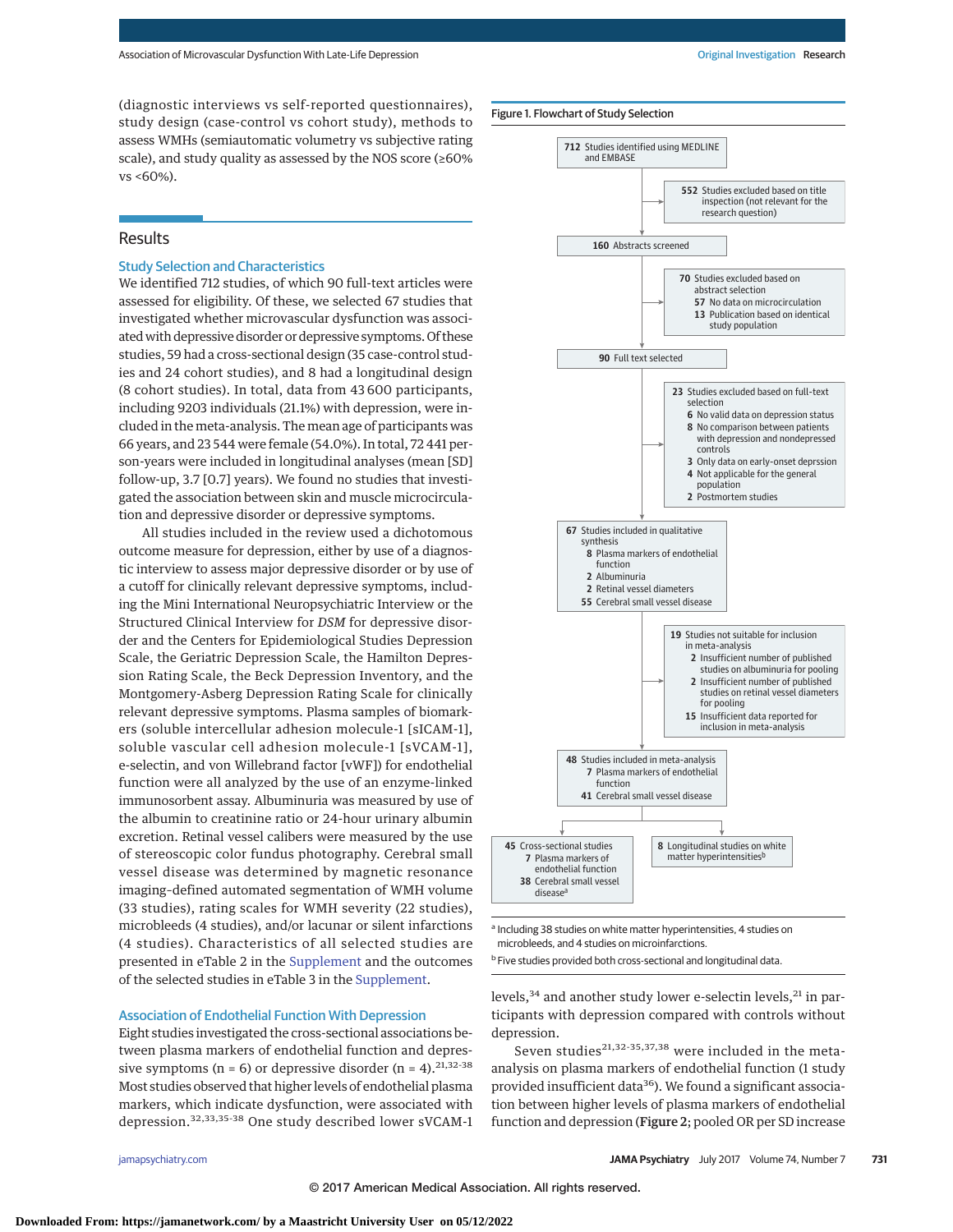#### Figure 2. Cross-sectional Association of Endothelial Plasma Markers With Depression

#### **A** sICAM-1

|                                                                                |         |         | 0R                  | Favors        | Favors      | Weight, |
|--------------------------------------------------------------------------------|---------|---------|---------------------|---------------|-------------|---------|
| <b>Study or Subgroup</b>                                                       | Log OR  | SE      | (95% CI)            | No Depression | Depression  | %       |
| Dimopoulos et al, 32 2006                                                      | 1.08859 | 0.45038 | $2.97(1.23 - 7.18)$ |               |             | 3.1     |
| Lespérance et al, 33 2004                                                      | 0.97833 | 0.3179  | $2.66(1.43-4.96)$   |               |             | 5.0     |
| Tchalla et al, 37 2015                                                         | 0.34466 | 0.15734 | $1.41(1.04-1.92)$   |               | HШ.         | 9.3     |
| Thomas et al, 34 2007                                                          | 0.73237 | 0.4485  | $2.08(0.86 - 5.01)$ |               |             | 3.1     |
| van Dooren et al, 35 2016                                                      | 0.3001  | 0.08027 | $1.35(1.15-1.58)$   |               | ٠           | 11.8    |
| van Sloten et al, <sup>21</sup> 2014                                           | 0.43825 | 0.24185 | $1.55(0.96-2.49)$   |               | --          | 6.7     |
| Subtotal                                                                       |         |         | $1.58(1.28-1.96)$   |               |             | 39.0    |
| Heterogeneity: $\tau^2$ = 0.02, $\chi^2$ = 7.72, df = 5 (P = .17); $l^2$ = 35% |         |         |                     | 0.1<br>0.01   | 1.0<br>10   | 100     |
| Test for overall effect: $z = 4.23$ ( $P < .001$ )                             |         |         |                     |               | OR (95% CI) |         |

#### **B** sVCAM-1

|                                                                                  |           |         | 0R                | <b>Favors</b> | <b>Favors</b>      |
|----------------------------------------------------------------------------------|-----------|---------|-------------------|---------------|--------------------|
| <b>Study or Subgroup</b>                                                         | Log OR    | SE      | (95% CI)          | No Depression | Depression         |
| Dimopoulos et al, 32 2006                                                        | 1.53902   | 0.56052 | 4.66 (1.55-13.98) |               |                    |
| Tchalla et al, 37 2015                                                           | 0.67803   | 0.30334 | 1.97 (1.09-3.57)  |               |                    |
| Thomas et al, 34 2007                                                            | $-0.4943$ | 0.45221 | $0.61(0.25-1.48)$ |               |                    |
| van Dooren et al, 35 2016                                                        | 0.22314   | 0.12001 | 1.25 (0.99-1.58)  |               | in-                |
| van Sloten et al, <sup>21</sup> 2014                                             | 1.17865   | 0.24078 | $3.25(2.03-5.21)$ |               |                    |
| Subtotal                                                                         |           |         | $1.82(1.03-3.22)$ |               |                    |
| Heterogeneity: $\tau^2$ = 0.31, $\chi^2$ = 21.40, df = 4 (P < .001); $I^2$ = 81% |           |         |                   |               | 100<br>10          |
| Test for overall effect: $z = 2.05$ ( $P = .04$ )                                |           |         |                   | 0.01<br>0.1   | 1.0<br>OR (95% CI) |

#### **C** e-Selection

|                   |                                                                                |            |         | 0R                |               |     | <b>Favors Favors</b> |    |     |
|-------------------|--------------------------------------------------------------------------------|------------|---------|-------------------|---------------|-----|----------------------|----|-----|
| Study or Subgroup |                                                                                | Log OR     | SE      | (95% CI)          | No Depression |     | Depression           |    |     |
|                   | Tully et al, 38 2016                                                           | 0.10884    | 0.25    | $1.11(0.68-1.82)$ |               |     |                      |    |     |
|                   | van Dooren et al, 35 2016                                                      | 0.30748    | 0.1017  | $1.36(1.11-1.66)$ |               |     | <b>September</b>     |    |     |
|                   | van Sloten et al, <sup>21</sup> 2014                                           | $-0.96758$ | 0.53293 | $0.38(0.13-1.08)$ |               |     |                      |    |     |
|                   | Subtotal                                                                       |            |         | $1.04(0.64-1.70)$ |               |     |                      |    |     |
|                   | Heterogeneity: $\tau^2$ = 0.12, $\chi^2$ = 5.85, df = 2 (P = .05); $I^2$ = 66% |            |         |                   | 0.01          | 0.1 | 1.0                  | 10 | 100 |
|                   | Test for overall effect: $z = 0.16$ ( $P = .87$ )                              |            |         |                   |               |     | OR (95% CI)          |    |     |
|                   |                                                                                |            |         |                   |               |     |                      |    |     |

#### **D** vWF

| <b>Study or Subgroup</b>                                                                                                            | Log OR  | SE      | 0R<br>(95% CI)      |      | Favors<br><b>No Depression</b> | <b>Favors</b>      | Depression | Weight.<br>$\%$ | Data are re<br>ratios (ORs |
|-------------------------------------------------------------------------------------------------------------------------------------|---------|---------|---------------------|------|--------------------------------|--------------------|------------|-----------------|----------------------------|
| van Dooren et al, 35 2016                                                                                                           | 0.17395 | 0.12822 | $1.19(0.93-1.53)$   |      |                                |                    |            | 10.3            | inverse var                |
| van Sloten et al, <sup>21</sup> 2014                                                                                                | 1.20896 | 0.48043 | $3.35(1.31-8.59)$   |      |                                |                    |            | 2.8             | random-ef                  |
| Subtotal                                                                                                                            |         |         | $1.80(0.67 - 4.86)$ |      |                                |                    |            | 13.1            | sICAM-1 in<br>intercellula |
| Heterogeneity: $\tau^2$ = 0.41, $\chi^2$ = 4.33, df = 1 (P = .04); $l^2$ = 77%<br>Test for overall effect: $z = 1.16$ ( $P = .25$ ) |         |         |                     | 0.01 | 0.1                            | 1.0<br>OR (95% CI) | 10         | 100             | sVCAM-1, s<br>adhesion n   |

ported as pooled odds s) by use of the generic riance method with fects models dicates soluble ar adhesion molecule-1; soluble vascular cell adhesion molecule-1; and vWF, von Willebrand factor.

of sICAM-1, 1.58; 95% CI, 1.28-1.96; *P* < .001; *I* <sup>2</sup> = 35%; pooled OR per SD increase of sVCAM-1, 1.82; 95% CI, 1.03-3.22;  $P < .001; I<sup>2</sup> = 81\%;$  pooled OR per SD increase of e-selectin, 1.04; 95% CI, 0.64-1.70; *P* = .87; *I* <sup>2</sup> = 66%; pooled OR per SD increase of vWF, 1.80; 95% CI, 0.67-4.86; *P* = .25; *I* <sup>2</sup> = 77%). We found no evidence of publication bias by the inspection of the funnel plots (eFigure 1 in the [Supplement\)](http://jama.jamanetwork.com/article.aspx?doi=10.1001/jamapsychiatry.2017.0984&utm_campaign=articlePDF%26utm_medium=articlePDFlink%26utm_source=articlePDF%26utm_content=jamapsychiatry.2017.0984) or the Egger test  $(t = 1.569; P = .12)$ .

#### Association of Albuminuria With Depression

Two studies investigated the association between albuminuria and depression.<sup>22,23</sup> Albuminuria was not significantly associated with depression in patients with (OR, 1.29; 95% CI, 0.96-1.73) or without (OR, 1.07; 95% CI, 0.70-1.63) prior cardiovascular disease.<sup>22</sup> A second study<sup>23</sup> found no significant association between urinary protein (milligrams per gram) and depressive symptoms in participants with chronic kidney disease (OR, 1.07; 95% CI, 0.90-1.26).

Weight, % 6.5 11.2 2.4 20.0

Weight, % 2.2 5.3 3.1 10.6 6.8 27.8

## Association of Retinal Microvascular Diameters With Depression

Two studies investigated the association between retinal arteriolar and venular diameters and depression.<sup>39,40</sup> In a subpopulation of participants with diabetes, significant differences were found between controls (mean [SD] arteriolar diameter, 133.1 [5.5] μm; mean [SD] venular diameter, 214.2 [7.5] μm), patients with diabetes (mean [SD] arteriolar diameter, 135.7 [5.6] μm; mean [SD] venular diameter, 208.7 [7.6] μm), and patients with depression and diabetes (mean [SD] arteriolar diameter, 140.3 [5.8]; *P* < .01 for trend; mean [SD]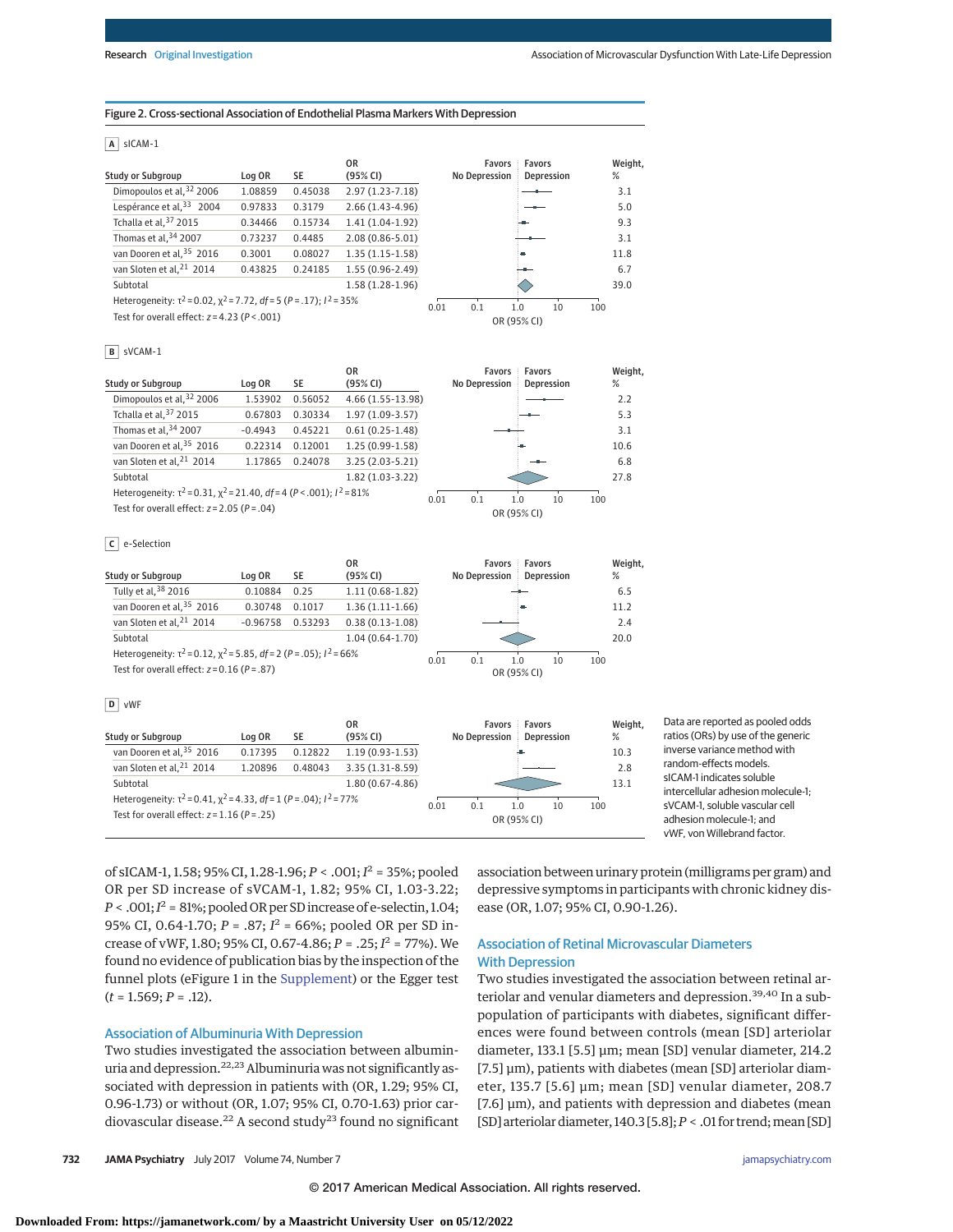| <b>Study or Subgroup</b>                                                          | Log OR    | SE      | <b>OR</b><br>(95% CI) | Favors<br>No Depression | Favors<br>Depression                               | Weight,<br>% |
|-----------------------------------------------------------------------------------|-----------|---------|-----------------------|-------------------------|----------------------------------------------------|--------------|
| Chatterjee et al, 44 2010                                                         | 0.4055    | 0.2089  | $1.50(0.97 - 2.20)$   |                         |                                                    | 2.4          |
| Chen et al, 45 2009                                                               | 0.0862    | 0.3315  | $1.09(0.57 - 2.09)$   |                         |                                                    | 1.2          |
| Colloby et al, 46 2011                                                            | 0.157     | 0.4377  | $1.17(0.50-2.76)$     |                         |                                                    | 0.7          |
| Cyprien et al, 47 2014                                                            | 0.4187    | 0.1993  | $1.52(1.03-2.25)$     |                         |                                                    | 2.6          |
| De Groot et al, 11 2000                                                           | 1.1939    | 0.5278  | 3.30 (1.17-9.28)      |                         |                                                    | 0.5          |
| Delaloye et al, 49 2010                                                           | 1.2       | 0.63    | 3.32 (0.97-11.41)     |                         |                                                    | 0.4          |
| Devantier et al, 83 2016                                                          | 0.23582   | 0.48589 | $1.27(0.49-3.28)$     |                         |                                                    | 0.6          |
| Direk et al, 91 2016                                                              | 0.33647   | 0.07656 | $1.40(1.20-1.62)$     |                         |                                                    | 6.3          |
| Feng et al, 51 2014                                                               | 0.131     | 0.2415  | $1.14(0.71-1.83)$     |                         |                                                    | 1.9          |
| Firbank et al, 52 2005                                                            | 0.4187    | 0.1909  | $1.52(1.05-2.22)$     |                         |                                                    | 2.7          |
| Fujishima et al, 53 2014                                                          | 1.1787    | 0.2694  | $3.25(1.92 - 5.52)$   |                         |                                                    | 1.6          |
| Godin et al, 84 2008                                                              | 0.2624    | 0.109   | $1.30(1.05-1.61)$     |                         |                                                    | 5.0          |
| Greenwald et al, 54 1998                                                          | 0.4511    | 0.1558  | $1.57(1.16-2.13)$     |                         |                                                    | 3.5          |
| Grool et al, 85 2013                                                              | 0.0676    | 0.118   | $1.07(0.85 - 1.35)$   |                         |                                                    | 4.7          |
| Gudmundsson et al, 55 2013                                                        | $-0.0834$ | 0.1417  | $0.92(0.70-1.21)$     |                         |                                                    | 3.9          |
| Hannestad et al. <sup>56</sup> 2006                                               | 0.5596    | 0.2508  | $1.75(1.07 - 2.86)$   |                         |                                                    | 1.8          |
| losifescu et al, 57 2005                                                          | 0.0488    | 0.4422  | $1.05(0.44 - 2.50)$   |                         |                                                    | 0.7          |
| Janssen et al, 58 2004                                                            | $-0.1744$ | 0.4467  | $0.84(0.35 - 2.02)$   |                         |                                                    | 0.7          |
| Jorm et al, 60 2005                                                               | 0.3293    | 0.2053  | $1.39(0.93 - 2.08)$   |                         |                                                    | 2.5          |
| Kieseppä et al, 61 2014                                                           | 0.4637    | 0.3256  | $1.59(0.84 - 3.01)$   |                         |                                                    | 1.2          |
| Köhler et al, 62 2010                                                             | 0.239     | 0.4481  | $1.27(0.53 - 3.06)$   |                         |                                                    | 0.7          |
| Krishnan et al, 63 2006                                                           | 0.0392    | 0.0196  | $1.04(1.00-1.08)$     |                         |                                                    | 8.2          |
| Kumar et al. <sup>64</sup> 2000                                                   | 0.35767   | 0.13139 | $1.43(1.11-1.85)$     |                         |                                                    | 4.2          |
| Lavretsky et al, 86 2008                                                          | 0.131     | 0.0855  | $1.14(0.96 - 1.35)$   |                         |                                                    | 5.9          |
| Lin et al, 66 2005                                                                | 0.18232   | 0.06009 | $1.20(1.07-1.35)$     |                         |                                                    | 6.9          |
| Paranthaman et al, 17 2010                                                        | 0.3075    | 0.563   | $1.36(0.45-4.10)$     |                         |                                                    | 0.4          |
| Potter et al, 87 2007                                                             | 0.47      | 0.3298  | $1.60(0.84-3.05)$     |                         |                                                    | 1.2          |
| Steffens et al, 73 1999                                                           | 0.0324    | 0.0224  | $1.04(0.99-1.08)$     |                         |                                                    | 8.1          |
| Taylor et al, 75 2005                                                             | 0.4511    | 0.1992  | $1.57(1.06-2.32)$     |                         |                                                    | 2.6          |
| Tudorascu et al, 76 2014                                                          | 0.6366    | 0.1793  | $1.89(1.33-2.69)$     |                         |                                                    | 3.0          |
| Tupler et al, 77 2002                                                             | 0.7619    | 0.3628  | $2.14(1.05-4.36)$     |                         |                                                    | 1.0          |
| van Sloten et al, 13 2015                                                         | 0.0392    | 0.0904  | $1.04(0.89-1.21)$     |                         |                                                    | 5.7          |
| van Uden et al, 78 2011                                                           | 0.3988    | 0.2203  | $1.49(0.97 - 2.29)$   |                         |                                                    | 2.2          |
| Vardi et al, 78 2011                                                              | 0.5988    | 0.7767  | $1.82(0.40-8.34)$     |                         |                                                    | 0.2          |
| Vataja et al, 80 2011                                                             | $\pmb{0}$ | 0.22    | $1.00(0.65 - 1.54)$   |                         |                                                    | 2.2          |
| Versluis et al, 88 2006                                                           | $-0.3566$ | 0.4708  | $0.70(0.28-1.76)$     |                         |                                                    | 0.6          |
| Videbech et al, 81 2001                                                           | $-0.1508$ | 0.52    | $0.86(0.31-2.38)$     |                         |                                                    | 0.5          |
| Wu et al, 82 2014                                                                 | 0.9282    | 0.2667  | $2.53(1.50-4.27)$     |                         |                                                    | 1.7          |
| Total                                                                             |           |         | $1.29(1.19-1.39)$     |                         |                                                    | 100          |
| Heterogeneity: $\tau^2$ = 0.02, $\chi^2$ = 109.59, df = 37 (P < .00); $1^2$ = 66% |           |         |                       |                         |                                                    |              |
| Test for overall effect: $z = 6.59$ ( $P < .001$ )                                |           |         |                       | 0.1<br>0.2<br>0.5       | $\overline{2}$<br>5<br>$\mathbf{1}$<br>OR (95% CI) | $10\,$       |

Figure 3. Cross-sectional Association of White Matter Hyperintensities With Depression



venular diameter 209.9 [7.9];  $P = .03$  for trend).<sup>39</sup> In contrast, a large longitudinal cohort study found no association between retinal arteriolar and venular diameters and incident major depressive disorder during 9 years of follow-up (hazard ratio per SD increase in arteriolar diameter, 1.01; 95% CI, 0.93- 1.10; and hazard ratio per SD increase in venular diameter, 1.02; 95% CI, 0.94-1.12).<sup>40</sup>

## Cross-Sectional Association of Cerebral Small Vessel Disease With Depression

Fifty-five studies investigated the association between cerebral small vessel disease and depression,<sup>11,13,14,17,20,41-91</sup> of which 8 studies had a prospective design.<sup>13,20,70,84,85,88-90</sup> Most studies focused on WMH volumes or WMH severity scores in a casecontrol or a population-based cohort setting. In addition to studying WMHs, 4 studies also evaluated the association of microbleeds and microinfarctions with depression.<sup>13,51,82,91</sup> Overall, cerebral small vessel disease was associated with depression.

Thirty-eight studies<sup>11,13,17,44-47,49,51-58,60-64,66,73,75-88,91</sup> were included in the meta-analysis on cross-sectional data (Figure 3; eFigure 2 and eFigure 3 in the [Supplement\)](http://jama.jamanetwork.com/article.aspx?doi=10.1001/jamapsychiatry.2017.0984&utm_campaign=articlePDF%26utm_medium=articlePDFlink%26utm_source=articlePDF%26utm_content=jamapsychiatry.2017.0984). A significant association between WMHs and depression was found (pooled OR per SD, 1.29; 95% CI, 1.19-1.39; *P* < .001;  $I<sup>2</sup>$  = 66%). A statistically significant association was found between a higher number of microbleeds (pooled OR, 1.18; 95% CI, 1.03-1.34; *P* < .05; *I*<sup>2</sup> = 0%) and brain (micro) infarctions (pooled OR, 1.30; 95% CI, 1.21-1.39; *P* < .001;  $I<sup>2</sup>$  = 1%) and depression. To reduce possible residual confounding by medical comorbidities, we restricted the analysis to studies that corrected for diabetes status or hypertension. The results remained statistically significant when pooling the WMH studies that corrected for diabetes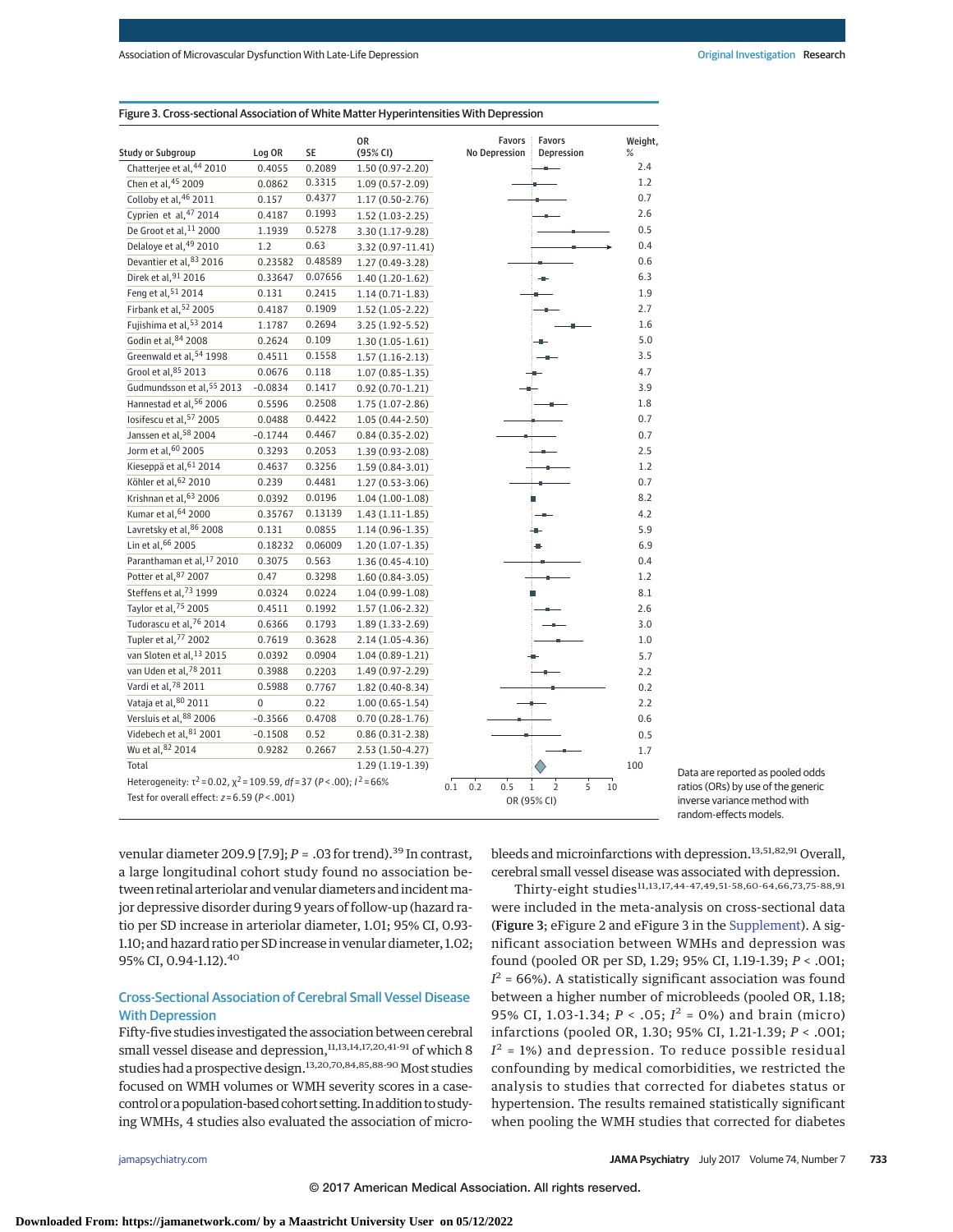| Study or Subaroup                                                                                                                    | Log OR    | SE     | 0R<br>(95% CI)      | <b>Favors</b><br>No Depression | Favors<br>Depression                         | Weight,<br>% |
|--------------------------------------------------------------------------------------------------------------------------------------|-----------|--------|---------------------|--------------------------------|----------------------------------------------|--------------|
| Godin et al, 84 2008                                                                                                                 | 0.2623    | 0.111  | $1.30(1.05-1.62)$   |                                |                                              | 12.3         |
| Grool et al. <sup>85</sup> 2013                                                                                                      | 0.0677    | 0.07   | $1.07(0.93-1.24)$   |                                |                                              | 22.8         |
| Olesen et al, 70 2010                                                                                                                | 1.1663    | 0.5939 | 3.21 (1.00-10.26)   |                                |                                              | 0.6          |
| Saavedra Perez et al, <sup>20</sup> 2013                                                                                             | 0.0953    | 0.0507 | $1.10(1.00-1.22)$   |                                |                                              | 31.1         |
| Steffens et al. <sup>89</sup> 2002                                                                                                   | 0.2852    | 0.2228 | $1.33(0.86 - 2.06)$ |                                |                                              | 3.7          |
| Teodorczuk et al, 90 2010                                                                                                            | 0.30748   | 0.1358 | $1.36(1.04-1.76)$   |                                |                                              | 8.9          |
| van Sloten et al, <sup>13</sup> 2015                                                                                                 | 0.215     | 0.0778 | $1.24(1.06-1.44)$   |                                |                                              | 20.1         |
| Versluis et al, 88 2006                                                                                                              | $-0.3567$ | 0.615  | $0.70(0.21-2.34)$   |                                |                                              | 0.5          |
| Total                                                                                                                                |           |        | $1.18(1.08-1.28)$   |                                |                                              | 100          |
| Heterogeneity: $\tau^2$ = 0.00, $\chi^2$ = 9.56, df = 7 (P = .22); $I^2$ = 27%<br>Test for overall effect: $z = 3.66$ ( $P < .001$ ) |           |        |                     | 0.1<br>0.2<br>0.5              | 5<br>$\overline{\phantom{a}}$<br>OR (95% CI) | 10           |

#### Figure 4. Longitudinal Association of White Matter Hyperintensities With Depression

Data are reported as pooled odds ratios (ORs) by use of the generic inverse variance method with random-effects models. CSVD indicates cerebral small vessel disease.

status (8 studies<sup>13,51,57,60,75,76,84,91</sup>; OR, 1.32; 95% CI, 1.15-1.52;  $P < .001$ ;  $I^2 = 46\%$ ) or hypertension (11 studies<sup>13,54,55,57,63,73,75,76,83,84,91</sup>; OR, 1.18; 95% CI, 1.08-1.29;  $P < .001$ ;  $I^2 = 76\%$ ). When we restricted the analyses to the 16 studies that used a diagnostic interview to diagnose depressive disorder, the pooled OR was 1.34 per SD (95% CI, 1.19-1.51;  $P < .001$ ;  $I^2 = 24\%$ ).<sup>17,44,46,47,55,58,61,64,77,79-84,91</sup> Twenty-two studies used questionnaires to assess depressive symptoms; pooling of these studies resulted in an OR of 1.24 per SD (95% CI, 1.14-1.35; *P* < .001;  $I^2 = 69\%)$ .<sup>11,13,45,49,51-54,56,57,60,62,63,66,73,75,76,78,85-88 We fur-</sup> ther explored heterogeneity by comparing WMHs as assessed semiautomatically<sup>13,17,45-47,52,53,55,56,58,64,75,76,78-80,83-88,91</sup> vs severity rating scales<sup>11,44,49,51,54,57,60-63,66,73,77,81,82</sup> (OR, 1.31; 95%) CI, 1.18-1.46;  $P < .001$ ;  $I^2 = 49\%$  vs OR, 1.22; 1.10-1.34;  $P < .001$ ;  $I^2$  = 66%) and case-control<sup>17,44-46,49,53,54,56-58,61,62,64,66,75,77,79-88</sup> vs cohort studies<sup>11,13,47,51,52,55,60,63,73,76,78,91</sup> (OR, 1.36; 95% CI, 1.22-1.52; *P* < .001; *I* <sup>2</sup> = 37% vs OR, 1.19; 95% CI, 1.08-1.31;  $P < .001$ ;  $I^2 = 74\%$ ). We restricted analysis to 31 studies<sup>11,13,44-47,49,51,53-58,60-64,75-77,80-87,91</sup> with a high methodological quality, as indicated by a NOS score of 60% or more.25 White matter hyperintensities were positively associated with depression (pooled OR, 1.35; 95% CI, 1.22-1.50; *P* < .001;  $I<sup>2</sup> = 68%$ ). Of these studies, 12 used a diagnostic interview.<sup>44,46,47,53,55,61,64,77,80-82,84</sup> Restricting the analyses to these 12 studies resulted in a pooled OR of 1.33 (95% CI, 1.13- 1.57;  $P < .001$ ;  $I^2 = 43$ %). The pooled OR for the 19 studies that used questionnaires was 1.32 (95% CI, 1.17-1.49; *P* < .001;  $I^2$  = 70%).<sup>11,13,45,49,51,53,54,56,57,60,62,63,75,76,83,85-87,91 In meta-</sup> regression analysis, we found a significant association between WMHs and depression (pooled OR per SD, 1.25; 95% CI, 1.05-1.49;  $P < .05$ ;  $I^2 = 51$ %) when we included the methods to assess depression (diagnostic interviews vs self-reported questionnaires), study design (case-control vs cohort study), and methods to assess WMHs (semiautomatic volumetry vs subjective rating scale). We found no evidence of publication bias by the inspection of the funnel plots (eFigure 1 in the [Supple](http://jama.jamanetwork.com/article.aspx?doi=10.1001/jamapsychiatry.2017.0984&utm_campaign=articlePDF%26utm_medium=articlePDFlink%26utm_source=articlePDF%26utm_content=jamapsychiatry.2017.0984)[ment\)](http://jama.jamanetwork.com/article.aspx?doi=10.1001/jamapsychiatry.2017.0984&utm_campaign=articlePDF%26utm_medium=articlePDFlink%26utm_source=articlePDF%26utm_content=jamapsychiatry.2017.0984), the Egger test  $(t = 1.569; P = .29)$ , or the trim-and-fill (eFigure 4 in the [Supplement\)](http://jama.jamanetwork.com/article.aspx?doi=10.1001/jamapsychiatry.2017.0984&utm_campaign=articlePDF%26utm_medium=articlePDFlink%26utm_source=articlePDF%26utm_content=jamapsychiatry.2017.0984). Owing to the limited number of studies, we could not perform subgroup analyses or valid estimations on publication bias for data on microbleeds and microinfarctions.

## Longitudinal Association of Cerebral Small Vessel Disease With Depression

Eight studies were included in the meta-analysis of longitudinal data (Figure 4).<sup>13,20,70,84,85,88-90</sup> Only data on WMHs could be pooled, because only 1 longitudinal study<sup>13</sup> investigated the association of microbleeds and brain infarctions with depression. As shown in Figure 4, a statistically significant association between WMHs and the incidence of depression was found (pooled OR, 1.18; 95% CI, 1.08-1.28; *P* < .001; *I* <sup>2</sup> = 27%) over a mean follow-up of 3.7 years. We found no evidence of publication bias based on the funnel plots (eFigure 5 in the [Supple](http://jama.jamanetwork.com/article.aspx?doi=10.1001/jamapsychiatry.2017.0984&utm_campaign=articlePDF%26utm_medium=articlePDFlink%26utm_source=articlePDF%26utm_content=jamapsychiatry.2017.0984)[ment\)](http://jama.jamanetwork.com/article.aspx?doi=10.1001/jamapsychiatry.2017.0984&utm_campaign=articlePDF%26utm_medium=articlePDFlink%26utm_source=articlePDF%26utm_content=jamapsychiatry.2017.0984) or the Egger test (*t* = 1.139; *P* = .30).

#### **Discussion**

This extensive meta-analysis on 43 600 participants, including 9203 individuals with depression, shows that generalized microvascular dysfunction is associated with depression, both in cross-sectional and longitudinal settings, independent of cardiovascular risk factors. Multiple markers of microvascular dysfunction, including endothelial plasma markers andmarkers of cerebral small vessel disease, are crosssectionally associated with a higher level of depressive symptoms and depressive disorder. In addition, WMHs are associated with incident depression over time. These findings are in agreement with the vascular depression hypothesis and extend this hypothesis, as peripheral microvascular dysfunction may also be associated with depression.<sup>92,93</sup>

In this systematic review with meta-analysis, we evaluated the associations between microvascular dysfunction and depression.We included cross-sectional and longitudinal epidemiologic studies, and are the first, to our knowledge, to consider the association of multiple measures of both cerebral and peripheral microvascular dysfunction with depression. By combining the extensive evidence on WMHs with data from biomarkers of endothelial function, we aim to provide further evidence for the hypothesis that cerebral small vessel diseasemay originate from endothelial dysfunction. We suggest that generalized microvascular dysfunction, as can be measured throughout the body, is an important pathophysiologic factor that may contribute to the development of depression. Our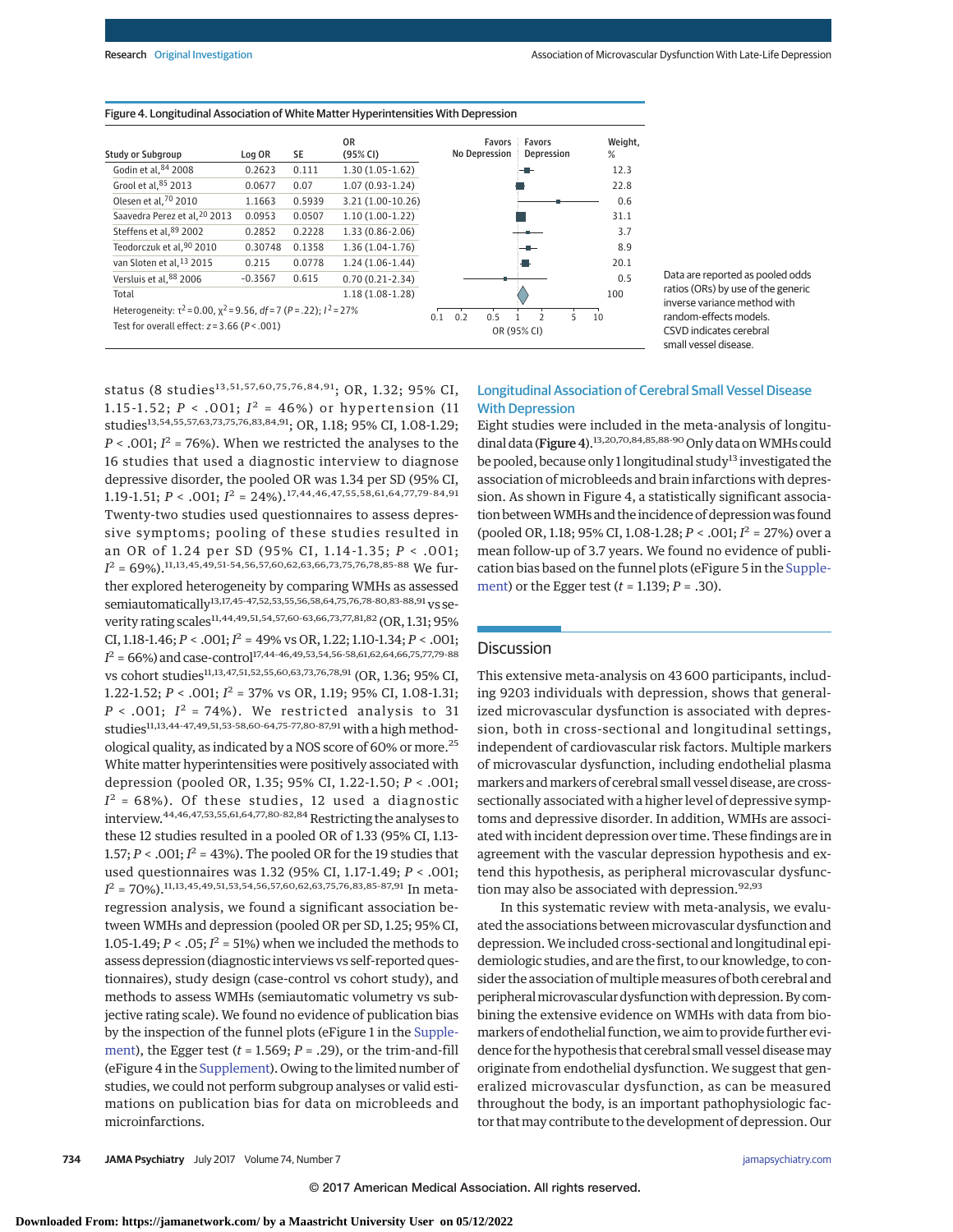results confirm and extend 2 previous meta-analyses that addressed the association between WMHs and depression<sup>19,94</sup> by including more than 6 times the number of participants and depression cases, thus increasing statistical power. This number enabled us to overcome the major caveat of high heterogeneity, which was a major methodological issue in previous meta-analyses. The use of diagnostic interviews vs questionnaires to assess depression, and case-control vs cohort study design were found to be the sources of heterogeneity, which has important implications for future studies that investigate the pathophysiologic factors of depression. These variables, however, did not affect the observed associations, which strengthens the validity of our findings. Finally, our study focused on late-life depression, in which vascular pathologic conditions are thought to have the greatest effect, while previous meta-analyses combined early and late-life depression.<sup>19,94</sup>

The association of microvascular dysfunction with depression can be explained by several mechanisms. First, impaired endothelial function in the cerebral microcirculation may lead to cerebral perfusion deficits, resulting in chronic ischemia in the cerebrum.<sup>95</sup> Chronic ischemia could cause structural disruptions of the fiber tracts in the cerebral white matter, which are visualized as WMHs on results of magnetic resonance imaging.95-98 If the affected regions are involved in mood regulation, this may predispose the individual to the development of depression. Second, microvascular dysfunction is closely linked to and interrelated with chronic low-grade inflammation and/or oxidative stress, which may represent different pathways in the development of depression.35,99-102 Low-grade inflammation is known to contribute to endothelial dysfunction.<sup>21,35</sup> In addition, the cerebral endothelium may be more vulnerable to oxidative stress, owing to a high production of reactive oxygen species in the brain as a result of the high metabolic demand.<sup>103</sup> Moreover, the brain has limited antioxidant defenses,<sup>104</sup> while damage related to oxidative stress has been described in psychiatric disease<sup>105-107</sup> and may contribute to cerebral dysfunction. However, multiple studies have shown that the association between microvascular dysfunction and depression is only partly dependent on inflammation<sup>21,35,36</sup> or oxidative stress,  $^{21}$  which suggests that microvascular dysfunction itself represents an independent pathway in the development of depression. Third, cardiometabolic risk factors may be involved in the association between microvascular dysfunction and depression. For instance, increased arterial stiffening may induce microvascular disease and is related to depression.<sup>108</sup> Increased arterial stiffness leads to an increased pulsatile pressure load, which, owing to the low impedance of the cerebral microcirculation, can penetrate deeply into the white matter, thereby inducing microvascular dysfunction and WMHs.<sup>108-110</sup> In addition, other cardiometabolic risk factors, such as decreased physical activity,<sup>111</sup> smoking,<sup>112</sup> obesity,<sup>113</sup> hypertension,<sup>113-115</sup> diabetes,<sup>114,115</sup> and unhealthy diet,<sup>98,116,117</sup> have been associated with both microvascular dysfunction and depression. However, we mainly used results that were adjusted for cardiometabolic risk factors in ourmeta-analysis. This findingmay suggest that microvascular dysfunction represents an independent pathway in the development of depression. Fourth,

acute and chronic stress can result in autonomic and hypothalamic-pituitary-adrenal axis dysregulation, which in turn can contribute to both depression and cardiovascular disease.<sup>118</sup> Stress-induced elevated cortisol levels may cause cerebral atrophy, reduced neurogenesis, synaptic plasticity, and monoaminergic signaling, all of which could contribute to the development of depression.<sup>119</sup>

The exact pathogenesis of WMHs is currently undetermined. Several studies have assumed that WMHs are due to ischemia<sup>7,8,120,121</sup>; however, evidence indicates that WMHs originate from cerebral endothelial dysfunction.<sup>122</sup> This evidence is supported by findings that WMHs and microinfarctions are associated with leakage of plasma fluid components, arteriolar wall infiltration, thickening of the arteriolar wall, and changes in perivascular tissue, causing disruption of the normal architecture, including damaged arteriolar smooth muscle cells and fibrin depositions. In addition, the specific anatomy of capillaries (with functional shunts and tight control of capillary flow patterns) could enable 2 distinct mechanisms to induce ischemia within the brain: limited blood supply and limited oxygen extraction due to capillary dysfunction.<sup>123</sup>

#### Strengths and Limitations

The strengths of this study include the large number of included studies and individuals with depression, resulting in high statistical power, which allowed an extensive exploration of the cause of heterogeneity within the meta-analysis. This meta-analysis is limited by the available literature. Based on the available data, we cannot rule out the possibility of reverse causality. It is plausible to assume that the association between microvascular dysfunction and depression is bidirectional; that is, microvascular dysfunction may cause depression, and vice versa. The proposed temporality was supported by the longitudinal association for WMHs and depression, but could not be confirmed for other markers of microvascular dysfunction. Further longitudinal studies are needed to address this issue. In addition, the interrelationships among medical comorbidities, microvascular dysfunction, and depression could only partly be assessed. Therefore, an important limitation of this meta-analysis and indeed of the source studies is that we cannot exclude residual confounding by variables not considered in the source studies. However, based on our subanalyses, confounding by type 2 diabetes, hypertension, and cardiovascular risk factors is unlikely. In addition, some of the indicators of vascular dysfunction, such as albuminuria, may be less specific and may more likely reflect a general health status, which could have led to an overestimation of the association. Furthermore, most studies on plasma biomarkers of endothelial dysfunction measured multiple biomarkers; therefore, we did not calculate a pooled estimate. Nevertheless, when focusing on the pooled ORs per specific biomarker, the 95% CIs were virtually within the same range. Finally, data on the association between albuminuria, retinal diameters, and depression appeared to be scarce, while data on albuminuria were available only in study populations with disease, and therefore cannot be extrapolated to the general population.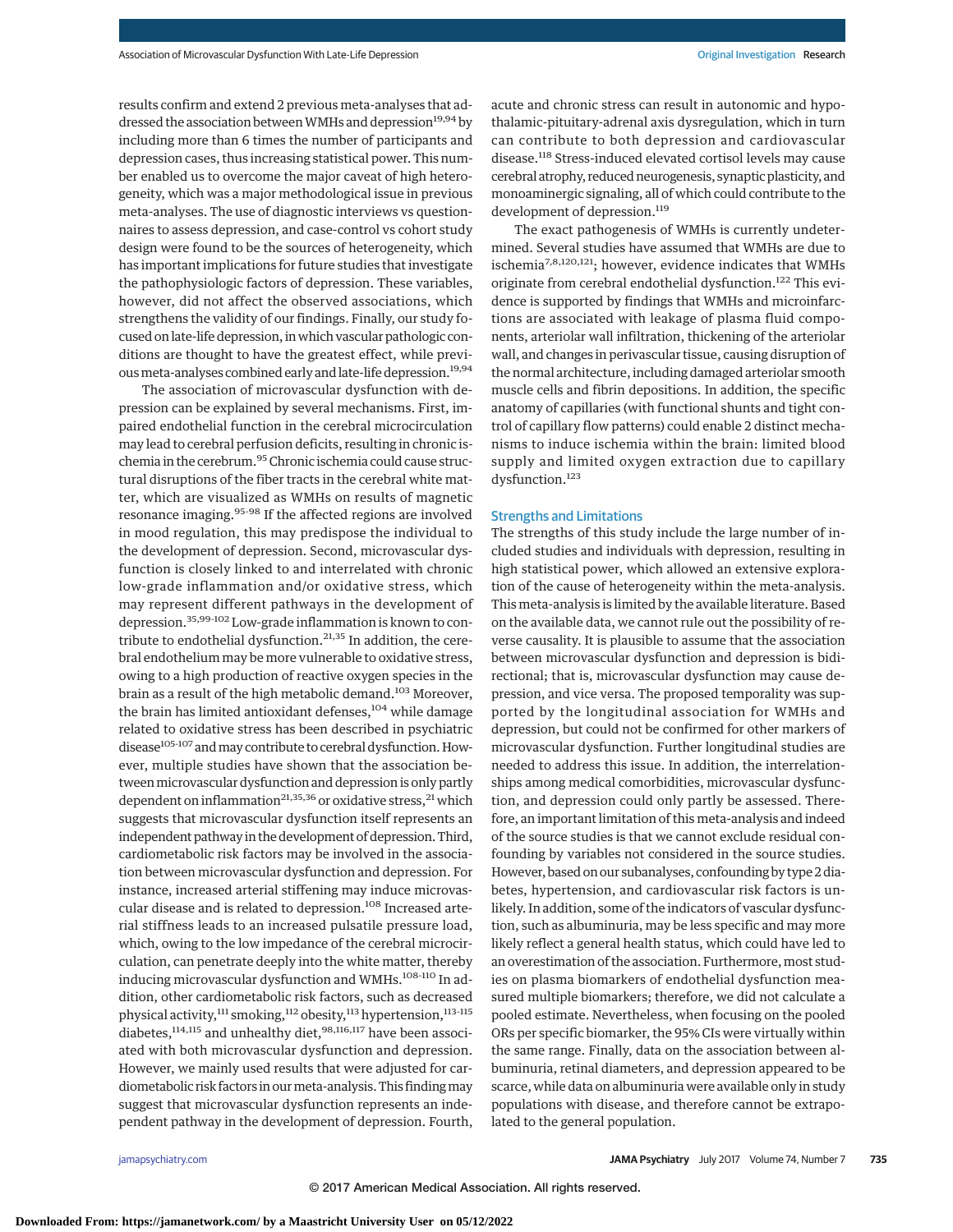As the cerebral microvasculature is difficult to study, there is a need to develop more advanced and powerful imaging techniques, such as 7-T magnetic resonance imaging and diffuse tensor imaging, which may provide more sensitive research tools with more detailed structural information on microvascular changes as seen in cerebral small vessel disease.<sup>124-127</sup> Furthermore, several state-of-the-art techniques have been developed to investigate the microcirculation throughout the body, such as sublingual intravital microscopy,<sup>128</sup> skin laser-Doppler flowmetry,<sup>113,129</sup> dynamic retinal vessel analysis,<sup>129</sup> and skin capillaroscopy.<sup>130</sup> Large-scale studies using these new techniques are of crucial importance to unravel the association between microvascular dysfunction and depression. In addition, experimental studies are needed to demonstrate the possible causal role of microvascular dysfunction in depression. Multiple drugs, such as angiotensin-converting enzyme inhibitors<sup>131</sup> and statins,<sup>132,133</sup> as well as lifestyle interventions<sup>134,135</sup> have been shown to improve microvascular function; it is not known, however, whether such interventions can improve brain microcirculatory function in general or WMHs specifically.<sup>136</sup> Some evidence exists that angiotensin-converting enzyme inhibitors may be efficacious in the treatment of depression.<sup>137-139</sup> However, larger randomized trials have not been performed. Statins may provide another intervention of interest in depression, although the current literature reports conflicting results.<sup>140-145</sup> Randomized clinical trials in individuals at high risk for or with depression may provide further insight into the role of microcirculatory dysfunction in the prevention and/or treatment of depression.

## **Conclusions**

This meta-analysis shows that generalized microvascular dysfunction is associated with higher odds of depression and that cerebral small vessel disease is associated with an increased risk for the development of depression over time. These findings support the hypothesis that microvascular dysfunction is causally linked to depression. This finding may have clinical implications, as microvascular dysfunction might provide a potential target for the prevention and treatment of depression.

#### ARTICLE INFORMATION

**Accepted for Publication:** March 26, 2017.

**Published Online:** May 31, 2017. doi[:10.1001/jamapsychiatry.2017.0984](http://jama.jamanetwork.com/article.aspx?doi=10.1001/jamapsychiatry.2017.0984&utm_campaign=articlePDF%26utm_medium=articlePDFlink%26utm_source=articlePDF%26utm_content=jamapsychiatry.2017.0984)

**Author Contributions:** Dr Schram had full access to all the data in the study and takes responsibility for the integrity of the data and the accuracy of the data analysis.

Study concept and design: van Agtmaal, Houben, Stehouwer, Schram.

Acquisition, analysis, or interpretation of data: van Agtmaal, Houben, Pouwer, Schram. Drafting of the manuscript: van Agtmaal, Houben, Pouwer, Schram.

Critical revision of the manuscript for important intellectual content: Houben, Pouwer, Stehouwer, Schram.

Statistical analysis: van Agtmaal, Schram. Obtained funding: Houben, Stehouwer. Administrative, technical, or material support: van Agtmaal, Stehouwer, Schram. Study supervision: Houben, Pouwer, Stehouwer,

Schram.

**Conflict of Interest Disclosures:** None reported.

**Funding/Support:** This research was supported by the Stichting Annadal and Health Foundation Limburg.

**Role of the Funder/Sponsor:** The funding sources had no role in the design and conduct of the study; collection, management, analysis, and interpretation of the data; preparation, review, or approval of the manuscript; and decision to submit the manuscript for publication.

#### **REFERENCES**

**1**. World Health Organisation. World health statistics 2007. [http://www.who.int/whosis](http://www.who.int/whosis/whostat/2007/en/) [/whostat/2007/en/.](http://www.who.int/whosis/whostat/2007/en/) Accessed October 16, 2016.

**2**. Whiteford HA, Degenhardt L, Rehm J, et al. Global burden of disease attributable to mental and substance use disorders: findings from the Global

Burden of Disease Study 2010. Lancet[. 2013;382](https://www.ncbi.nlm.nih.gov/pubmed/23993280) [\(9904\):1575-1586.](https://www.ncbi.nlm.nih.gov/pubmed/23993280)

**3**. Driscoll HC, Basinski J, Mulsant BH, et al. Late-onset major depression: clinical and treatment-response variability. [Int J Geriatr Psychiatry](https://www.ncbi.nlm.nih.gov/pubmed/16021664). [2005;20\(7\):661-667.](https://www.ncbi.nlm.nih.gov/pubmed/16021664)

**4**. Hardeveld F, Spijker J, De Graaf R, et al. Recurrence of major depressive disorder across different treatment settings: results from the NESDA study.J Affect Disord[. 2013;147\(1-3\):225-231.](https://www.ncbi.nlm.nih.gov/pubmed/23218899)

**5**. Hardeveld F, Spijker J, De Graaf R, Nolen WA, Beekman AT. Prevalence and predictors of recurrence of major depressive disorder in the adult population. [Acta Psychiatr Scand](https://www.ncbi.nlm.nih.gov/pubmed/20003092). 2010;122(3): [184-191.](https://www.ncbi.nlm.nih.gov/pubmed/20003092)

**6**. Trivedi MH, Rush AJ, Wisniewski SR, et al. STAR\*D Study Team. Evaluation of outcomes with citalopram for depression using measurementbased care in STAR\*D: implications for clinical practice. Am J Psychiatry[. 2006;163\(1\):28-40.](https://www.ncbi.nlm.nih.gov/pubmed/16390886)

**7**. Alexopoulos GS, Meyers BS, Young RC, Campbell S, Silbersweig D, Charlson M. 'Vascular depression' hypothesis. [Arch Gen Psychiatry](https://www.ncbi.nlm.nih.gov/pubmed/9337771). 1997;54(10): [915-922.](https://www.ncbi.nlm.nih.gov/pubmed/9337771)

**8**. Baldwin RC, O'Brien J. Vascular basis of late-onset depressive disorder. [Br J Psychiatry](https://www.ncbi.nlm.nih.gov/pubmed/11823328). [2002;180:157-160.](https://www.ncbi.nlm.nih.gov/pubmed/11823328)

**9**. Paroni G, Seripa D, Fontana A, et al. Klotho gene and selective serotonin reuptake inhibitors: response to treatment in late-life major depressive disorder. Mol Neurobiol[. 2017;54\(2\):1340-1351.](https://www.ncbi.nlm.nih.gov/pubmed/26843110)

**10**. Souery D, Papakostas GI, Trivedi MH. Treatment-resistant depression. [J Clin Psychiatry](https://www.ncbi.nlm.nih.gov/pubmed/16848672). [2006;67\(suppl 6\):16-22.](https://www.ncbi.nlm.nih.gov/pubmed/16848672)

**11**. de Groot JC, de Leeuw FE, Oudkerk M, Hofman A, Jolles J, Breteler MM. Cerebral white matter lesions and depressive symptoms in elderly adults. Arch Gen Psychiatry[. 2000;57\(11\):1071-1076.](https://www.ncbi.nlm.nih.gov/pubmed/11074873)

**12**. Krishnan KR, Hays JC, Blazer DG. MRI-defined vascular depression. [Am J Psychiatry](https://www.ncbi.nlm.nih.gov/pubmed/9090336). 1997;154(4): [497-501.](https://www.ncbi.nlm.nih.gov/pubmed/9090336)

**13**. van Sloten TT, Sigurdsson S, van Buchem MA, et al. Cerebral small vessel disease and association with higher incidence of depressive symptoms in a general elderly population: the AGES-Reykjavik Study. Am J Psychiatry[. 2015;172\(6\):570-578.](https://www.ncbi.nlm.nih.gov/pubmed/25734354)

**14**. Direk N, Koudstaal PJ, Hofman A, Ikram MA, Hoogendijk WJ, Tiemeier H. Cerebral hemodynamics and incident depression: the Rotterdam Study. [Biol Psychiatry](https://www.ncbi.nlm.nih.gov/pubmed/22381733). 2012;72(4): [318-323.](https://www.ncbi.nlm.nih.gov/pubmed/22381733)

**15**. Bakker SL, de Leeuw FE, de Groot JC, Hofman A, Koudstaal PJ, Breteler MM. Cerebral vasomotor reactivity and cerebral white matter lesions in the elderly. Neurology[. 1999;52\(3\):578-583.](https://www.ncbi.nlm.nih.gov/pubmed/10025791)

**16**. Van den Berg MD, Oldehinkel AJ, Bouhuys AL, Brilman EI, Beekman AT, Ormel J. Depression in later life: three etiologically different subgroups. J Affect Disord[. 2001;65\(1\):19-26.](https://www.ncbi.nlm.nih.gov/pubmed/11426505)

**17**. Paranthaman R, Greenstein AS, Burns AS, et al. Vascular function in older adults with depressive disorder. Biol Psychiatry[. 2010;68\(2\):133-139.](https://www.ncbi.nlm.nih.gov/pubmed/20609838)

**18**. Taylor WD, Kudra K, Zhao Z, Steffens DC, MacFall JR. Cingulum bundle white matter lesions influence antidepressant response in late-life depression: a pilot study.[J Affect Disord](https://www.ncbi.nlm.nih.gov/pubmed/24766997). 2014;162: [8-11.](https://www.ncbi.nlm.nih.gov/pubmed/24766997)

**19**. Wang L, Leonards CO, Sterzer P, Ebinger M. White matter lesions and depression: a systematic review and meta-analysis. [J Psychiatr Res](https://www.ncbi.nlm.nih.gov/pubmed/24948437). 2014;56: [56-64.](https://www.ncbi.nlm.nih.gov/pubmed/24948437)

**20**. Saavedra Perez HC, Direk N, Hofman A, Vernooij MW, Tiemeier H, Ikram MA. Silent brain infarcts: a cause of depression in the elderly? Psychiatry Res[. 2013;211\(2\):180-182.](https://www.ncbi.nlm.nih.gov/pubmed/23154097)

**21**. van Sloten TT, Schram MT, Adriaanse MC, et al. Endothelial dysfunction is associated with a greater depressive symptom score in a general elderly population: the Hoorn Study. [Psychol Med](https://www.ncbi.nlm.nih.gov/pubmed/23942242). 2014;44 [\(7\):1403-1416.](https://www.ncbi.nlm.nih.gov/pubmed/23942242)

**22**. Katon WJ, Lin EH, Russo J, et al. Cardiac risk factors in patients with diabetes mellitus and major depression.J Gen Intern Med[. 2004;19\(12\):1192-1199.](https://www.ncbi.nlm.nih.gov/pubmed/15610329)

**736 JAMA Psychiatry** July 2017 Volume 74, Number 7 **(Reprinted)** [jamapsychiatry.com](http://www.jamapsychiatry.com/?utm_campaign=articlePDF%26utm_medium=articlePDFlink%26utm_source=articlePDF%26utm_content=jamapsychiatry.2017.0984)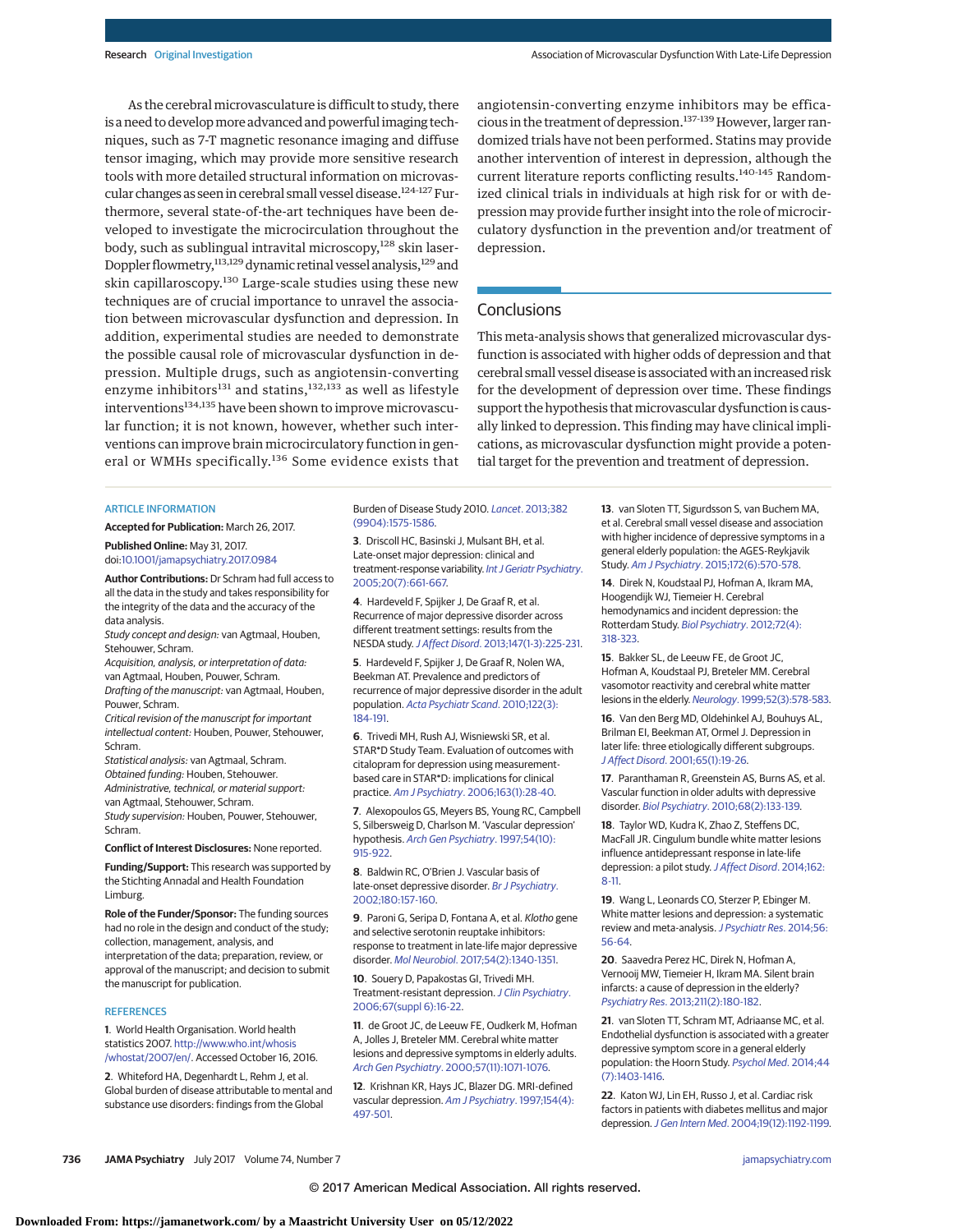**23**. Fischer MJ, Xie D, Jordan N, et al; CRIC Study Group Investigators. Factors associated with depressive symptoms and use of antidepressant medications among participants in the Chronic Renal Insufficiency Cohort (CRIC) and Hispanic-CRIC Studies. [Am J Kidney Dis](https://www.ncbi.nlm.nih.gov/pubmed/22497791). 2012;60(1): [27-38.](https://www.ncbi.nlm.nih.gov/pubmed/22497791)

**24**. Moher D, Liberati A, Tetzlaff J, Altman DG. PRISMA Group. Preferred reporting items for systematic reviews and meta-analyses: the PRISMA statement. BMJ[. 2009;339:b2535.](https://www.ncbi.nlm.nih.gov/pubmed/19622551)

**25**. Wells GA, Shea B, O'Connell D, et al. The Newcastle-Ottawa Scale (NOS) for assessing the quality of nonrandomised studies in meta-analyses. [http://www.ohri.ca/programs](http://www.ohri.ca/programs/clinical_epidemiology/oxford.htm) [/clinical\\_epidemiology/oxford.htm.](http://www.ohri.ca/programs/clinical_epidemiology/oxford.htm) Accessed October 16, 2016.

**26**. Higgins JPT, Green S, eds. Cochrane Handbook for Systematic Reviews of Interventions, version 5.1.0. Chichester, England: The Cochrane Collaboration/Wiley; 2011.

**27**. Dinnes J, Deeks J, Kirby J, Roderick P. A methodological review of how heterogeneity has been examined in systematic reviews of diagnostic test accuracy. [Health Technol Assess](https://www.ncbi.nlm.nih.gov/pubmed/15774235). 2005;9(12): [1-113, iii.](https://www.ncbi.nlm.nih.gov/pubmed/15774235)

**28**. Higgins JP, Thompson SG, Deeks JJ, Altman DG. Measuring inconsistency in meta-analyses. [BMJ](https://www.ncbi.nlm.nih.gov/pubmed/12958120). [2003;327\(7414\):557-560.](https://www.ncbi.nlm.nih.gov/pubmed/12958120)

**29**. Egger M, Davey Smith G, Schneider M, Minder C. Bias in meta-analysis detected by a simple, graphical test. BMJ[. 1997;315\(7109\):629-634.](https://www.ncbi.nlm.nih.gov/pubmed/9310563)

**30**. Duval S, Tweedie R. Trim and fill: a simple funnel-plot–based method of testing and adjusting for publication bias in meta-analysis. [Biometrics](https://www.ncbi.nlm.nih.gov/pubmed/10877304). [2000;56\(2\):455-463.](https://www.ncbi.nlm.nih.gov/pubmed/10877304)

**31**. R Development Core Team. R: A Language and Environment for Statistical Computing. Version 3.3.1. Vienna, Austria: R Foundation for Statistical Computing; 2011.

**32**. Dimopoulos N, Piperi C, Salonicioti A, et al. Elevation of plasma concentration of adhesion molecules in late-life depression. [Int J Geriatr](https://www.ncbi.nlm.nih.gov/pubmed/16927406) Psychiatry[. 2006;21\(10\):965-971.](https://www.ncbi.nlm.nih.gov/pubmed/16927406)

**33**. Lespérance F, Frasure-Smith N, Théroux P, Irwin M. The association between major depression and levels of soluble intercellular adhesion molecule 1, interleukin-6, and C-reactive protein in patients with recent acute coronary syndromes. [Am J](https://www.ncbi.nlm.nih.gov/pubmed/14754776) Psychiatry[. 2004;161\(2\):271-277.](https://www.ncbi.nlm.nih.gov/pubmed/14754776)

**34**. Thomas AJ, Morris C, Davis S, Jackson E, Harrison R, O'Brien JT. Soluble cell adhesion molecules in late-life depression. [Int Psychogeriatr](https://www.ncbi.nlm.nih.gov/pubmed/17201994). [2007;19\(5\):914-920.](https://www.ncbi.nlm.nih.gov/pubmed/17201994)

**35**. van Dooren FE, Schram MT, Schalkwijk CG, et al. Associations of low grade inflammation and endothelial dysfunction with depression—the Maastricht Study. [Brain Behav Immun](https://www.ncbi.nlm.nih.gov/pubmed/26970354). 2016;56: [390-396.](https://www.ncbi.nlm.nih.gov/pubmed/26970354)

**36**. Do DP, Dowd JB, Ranjit N, House JS, Kaplan GA. Hopelessness, depression, and early markers of endothelial dysfunction in US adults. [Psychosom Med](https://www.ncbi.nlm.nih.gov/pubmed/20498292). [2010;72\(7\):613-619.](https://www.ncbi.nlm.nih.gov/pubmed/20498292)

**37**. Tchalla AE, Wellenius GA, Sorond FA, Travison TG, Dantoine T, Lipsitz LA. Elevated circulating vascular cell adhesion molecule-1 (sVCAM-1) is associated with concurrent depressive symptoms and cerebral white matter hyperintensities in older adults. BMC Geriatr[. 2015;15:62.](https://www.ncbi.nlm.nih.gov/pubmed/26040277)

**38**. Tully PJ, Baumeister H, Martin S, et al; Florey Adelaide Male Ageing Study. Elucidating the biological mechanisms linking depressive symptoms with type 2 diabetes in men: the longitudinal effects of inflammation, microvascular dysfunction, and testosterone. [Psychosom Med](https://www.ncbi.nlm.nih.gov/pubmed/26575859). [2016;78\(2\):221-232.](https://www.ncbi.nlm.nih.gov/pubmed/26575859)

**39**. Nguyen TT, Wong TY, Islam FM, et al. Evidence of early retinal microvascular changes in patients with type 2 diabetes and depression. [Psychosom Med](https://www.ncbi.nlm.nih.gov/pubmed/20368470). [2010;72\(6\):535-538.](https://www.ncbi.nlm.nih.gov/pubmed/20368470)

**40**. Ikram MK, Luijendijk HJ, Hofman A, et al. Retinal vascular calibers and risk of late-life depression: The Rotterdam Study. [Am J Geriatr](https://www.ncbi.nlm.nih.gov/pubmed/20429085) Psychiatry[. 2010;18\(5\):452-455.](https://www.ncbi.nlm.nih.gov/pubmed/20429085)

**41**. Aizenstein HJ, Andreescu C, Edelman KL, et al. fMRI correlates of white matter hyperintensities in late-life depression. [Am J Psychiatry](https://www.ncbi.nlm.nih.gov/pubmed/21799066). 2011;168 [\(10\):1075-1082.](https://www.ncbi.nlm.nih.gov/pubmed/21799066)

**42**. Almeida JRC, Alves TCTF, Wajngarten M, et al. Late-life depression, heart failure and frontal white matter hyperintensity: a structural magnetic resonance imaging study. Braz J Med Biol Res. 2005;38(3):431-436. doi[:10.1590/S0100](http://dx.doi.org/10.1590/S0100-879X2005000300014) [-879X2005000300014](http://dx.doi.org/10.1590/S0100-879X2005000300014)

**43**. Bella R, Pennisi G, Cantone M, et al. Clinical presentation and outcome of geriatric depression in subcortical ischemic vascular disease. [Gerontology](https://www.ncbi.nlm.nih.gov/pubmed/20051663). [2010;56\(3\):298-302.](https://www.ncbi.nlm.nih.gov/pubmed/20051663)

**44**. Chatterjee K, Fall S, Barer D. Mood after stroke: a case control study of biochemical, neuro-imaging and socio-economic risk factors for major depression in stroke survivors. [BMC Neurol](https://www.ncbi.nlm.nih.gov/pubmed/21192808). 2010; [10:125.](https://www.ncbi.nlm.nih.gov/pubmed/21192808)

**45**. Chen Y, Chen X, Mok VC, Lam WW, Wong KS, Tang WK. Poststroke depression in patients with small subcortical infarcts. [Clin Neurol Neurosurg](https://www.ncbi.nlm.nih.gov/pubmed/19036495). [2009;111\(3\):256-260.](https://www.ncbi.nlm.nih.gov/pubmed/19036495)

**46**. Colloby SJ, Vasudev A, O'Brien JT, Firbank MJ, Parry SW, Thomas AJ. Relationship of orthostatic blood pressure to white matter hyperintensities and subcortical volumes in late-life depression. [Br J](https://www.ncbi.nlm.nih.gov/pubmed/21903666) Psychiatry[. 2011;199\(5\):404-410.](https://www.ncbi.nlm.nih.gov/pubmed/21903666)

**47**. Cyprien F, Courtet P, Poulain V, et al. Corpus callosum size may predict late-life depression in women: a 10-year follow-up study. [J Affect Disord](https://www.ncbi.nlm.nih.gov/pubmed/24882172). [2014;165:16-23.](https://www.ncbi.nlm.nih.gov/pubmed/24882172)

**48**. Dalby RB, Chakravarty MM, Ahdidan J, et al. Localization of white-matter lesions and effect of vascular risk factors in late-onset major depression. Psychol Med[. 2010;40\(8\):1389-1399.](https://www.ncbi.nlm.nih.gov/pubmed/19895719)

**49**. Delaloye C, Moy G, de Bilbao F, et al. Neuroanatomical and neuropsychological features of elderly euthymic depressed patients with earlyand late-onset.J Neurol Sci[. 2010;299\(1-2\):19-23.](https://www.ncbi.nlm.nih.gov/pubmed/20850136)

**50**. Dotson VM, Zonderman AB, Kraut MA, Resnick SM. Temporal relationships between depressive symptoms and white matter hyperintensities in older men and women. [Int J Geriatr Psychiatry](https://www.ncbi.nlm.nih.gov/pubmed/22415749). [2013;28\(1\):66-74.](https://www.ncbi.nlm.nih.gov/pubmed/22415749)

**51**. Feng C, Fang M, Xu Y, Hua T, Liu XY. Microbleeds in late-life depression: comparison of early- and late-onset depression. [Biomed Res Int](https://www.ncbi.nlm.nih.gov/pubmed/24719883). 2014;2014: [682092.](https://www.ncbi.nlm.nih.gov/pubmed/24719883)

**52**. Firbank MJ, O'Brien JT, Pakrasi S, et al. White matter hyperintensities and depression preliminary results from the LADIS study. [Int J](https://www.ncbi.nlm.nih.gov/pubmed/16021663) Geriatr Psychiatry[. 2005;20\(7\):674-679.](https://www.ncbi.nlm.nih.gov/pubmed/16021663)

**53**. Fujishima M, Maikusa N, Nakamura K, Nakatsuka M, Matsuda H, Meguro K. Mild cognitive impairment, poor episodic memory, and late-life depression are associated with cerebral cortical thinning and increased white matter hyperintensities. [Front Aging Neurosci](https://www.ncbi.nlm.nih.gov/pubmed/25426066). 2014;6:306.

**54**. Greenwald BS, Kramer-Ginsberg E, Krishnan KR, Ashtari M, Auerbach C, Patel M. Neuroanatomic localization of magnetic resonance imaging signal hyperintensities in geriatric depression. [Stroke](https://www.ncbi.nlm.nih.gov/pubmed/9506601). [1998;29\(3\):613-617.](https://www.ncbi.nlm.nih.gov/pubmed/9506601)

**55**. Gudmundsson LS, Scher AI, Sigurdsson S, et al. Migraine, depression, and brain volume: the AGES-Reykjavik Study. Neurology[. 2013;80\(23\):](https://www.ncbi.nlm.nih.gov/pubmed/23700334) [2138-2144.](https://www.ncbi.nlm.nih.gov/pubmed/23700334)

**56**. Hannestad J, Taylor WD, McQuoid DR, et al. White matter lesion volumes and caudate volumes in late-life depression. [Int J Geriatr Psychiatry](https://www.ncbi.nlm.nih.gov/pubmed/16955447). [2006;21\(12\):1193-1198.](https://www.ncbi.nlm.nih.gov/pubmed/16955447)

**57**. Iosifescu DV, Papakostas GI, Lyoo IK, et al. Brain MRI white matter hyperintensities and one-carbon cycle metabolism in non-geriatric outpatients with major depressive disorder: part I. [Psychiatry Res](https://www.ncbi.nlm.nih.gov/pubmed/16298109). [2005;140\(3\):291-299.](https://www.ncbi.nlm.nih.gov/pubmed/16298109)

**58**. Janssen J, Hulshoff Pol HE, Lampe IK, et al. Hippocampal changes and white matter lesions in early-onset depression. [Biol Psychiatry](https://www.ncbi.nlm.nih.gov/pubmed/15576058). 2004;56 [\(11\):825-831.](https://www.ncbi.nlm.nih.gov/pubmed/15576058)

**59**. Janssen J, Hulshoff Pol HE, Schnack HG, et al. Cerebral volume measurements and subcortical white matter lesions and short-term treatment response in late life depression. [Int J Geriatr](https://www.ncbi.nlm.nih.gov/pubmed/17357181) Psychiatry[. 2007;22\(5\):468-474.](https://www.ncbi.nlm.nih.gov/pubmed/17357181)

**60**. Jorm AF, Anstey KJ, Christensen H, et al. MRI hyperintensities and depressive symptoms in a community sample of individuals 60-64 years old. Am J Psychiatry[. 2005;162\(4\):699-705.](https://www.ncbi.nlm.nih.gov/pubmed/15800141)

**61**. Kieseppä T, Mäntylä R, Tuulio-Henriksson A, et al. White matter hyperintensities and cognitive performance in adult patients with bipolar I, bipolar II, and major depressive disorders. Eur Psychiatry. 2014;29(4):226-232. doi[:10.1016/j.eurpsy.2013.08](http://dx.doi.org/10.1016/j.eurpsy.2013.08.002) [.002](http://dx.doi.org/10.1016/j.eurpsy.2013.08.002)

**62**. Köhler S, Thomas AJ, Lloyd A, Barber R, Almeida OP, O'Brien JT. White matter hyperintensities, cortisol levels, brain atrophy and continuing cognitive deficits in late-life depression. Br J Psychiatry[. 2010;196\(2\):143-149.](https://www.ncbi.nlm.nih.gov/pubmed/20118461)

**63**. Krishnan MS, O'Brien JT, Firbank MJ, et al. LADIS Group. Relationship between periventricular and deep white matter lesions and depressive symptoms in older people: The LADIS Study. [Int J](https://www.ncbi.nlm.nih.gov/pubmed/16955428) Geriatr Psychiatry[. 2006;21\(10\):983-989.](https://www.ncbi.nlm.nih.gov/pubmed/16955428)

**64**. Kumar A, Bilker W, Jin Z, Udupa J. Atrophy and high intensity lesions: complementary neurobiological mechanisms in late-life major depression. Neuropsychopharmacology. 2000;22 (3):264-274. doi[:10.1016/S0893-133X\(99\)00124-4](http://dx.doi.org/10.1016/S0893-133X(99)00124-4)

**65**. Lee SH, Payne ME, Steffens DC, et al. Subcortical lesion severity and orbitofrontal cortex volume in geriatric depression. [Biol Psychiatry](https://www.ncbi.nlm.nih.gov/pubmed/12946881). [2003;54\(5\):529-533.](https://www.ncbi.nlm.nih.gov/pubmed/12946881)

**66**. Lin HF, Kuo YT, Chiang IC, Chen HM, Chen CS. Structural abnormality on brain magnetic resonance imaging in late-onset major depressive disorder. Kaohsiung J Med Sci[. 2005;21\(9\):405-411.](https://www.ncbi.nlm.nih.gov/pubmed/16248124)

**67**. MacFall JR, Taylor WD, Rex DE, et al. Lobar distribution of lesion volumes in late-life depression: the Biomedical Informatics Research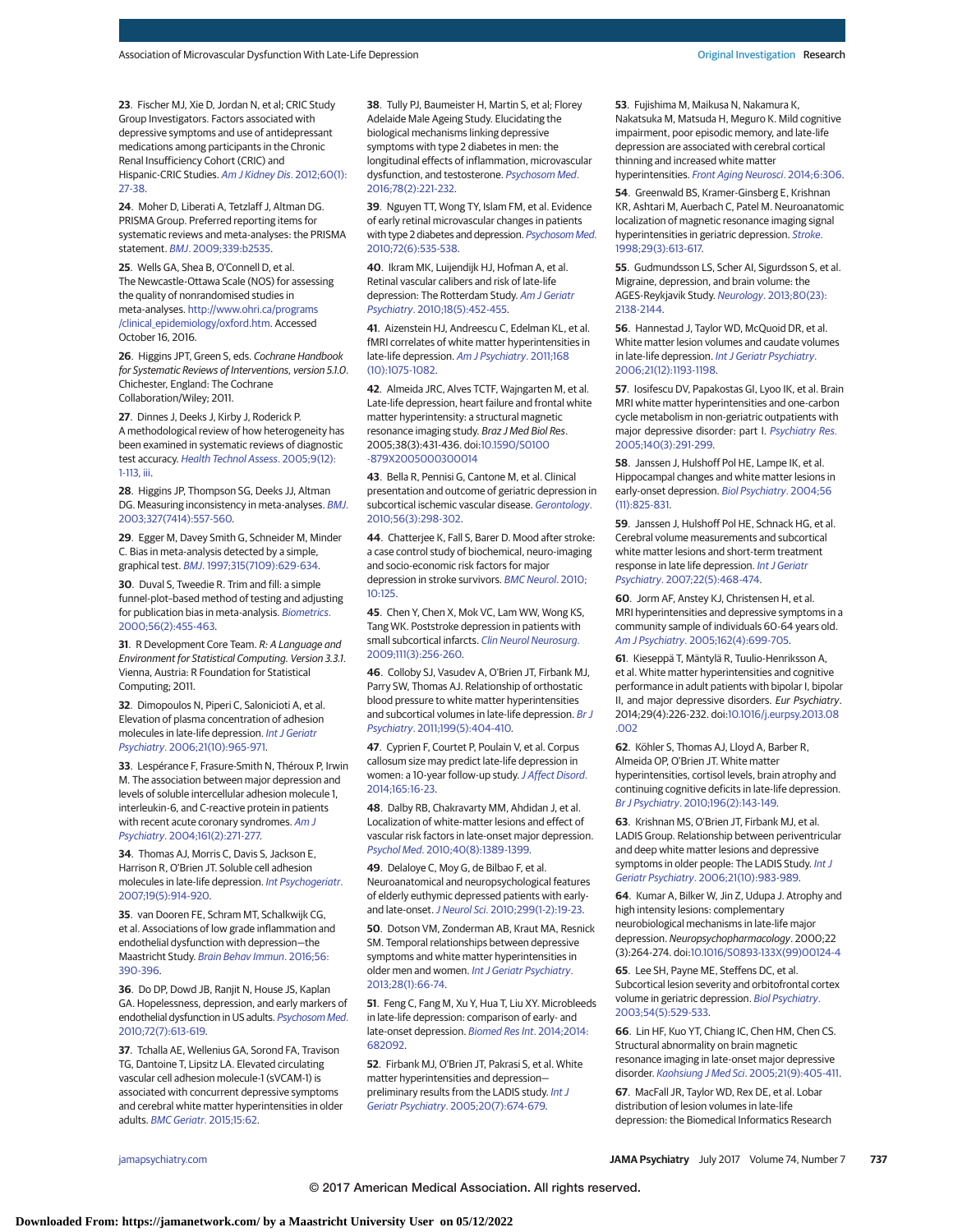Network (BIRN). Neuropsychopharmacology. 2006;31(7):1500-1507. doi[:10.1038/sj.npp.1300986](http://dx.doi.org/10.1038/sj.npp.1300986)

**68**. Murray AD, Staff RT, McNeil CJ, et al. Depressive symptoms in late life and cerebrovascular disease: the importance of intelligence and lesion location. [Depress Anxiety](https://www.ncbi.nlm.nih.gov/pubmed/23165823). [2013;30\(1\):77-84.](https://www.ncbi.nlm.nih.gov/pubmed/23165823)

**69**. Nys GM, van Zandvoort MJ, van der Worp HB, de Haan EH, de Kort PL, Kappelle LJ. Early depressive symptoms after stroke: neuropsychological correlates and lesion characteristics.J Neurol Sci[. 2005;228\(1\):27-33.](https://www.ncbi.nlm.nih.gov/pubmed/15607207)

**70**. Olesen PJ, Gustafson DR, Simoni M, et al. Temporal lobe atrophy and white matter lesions are related to major depression over 5 years in the elderly. Neuropsychopharmacology. 2010;35(13): 2638-2645. doi[:10.1038/npp.2010.176](http://dx.doi.org/10.1038/npp.2010.176)

**71**. Shimony JS, Sheline YI, D'Angelo G, et al. Diffuse microstructural abnormalities of normal-appearing white matter in late life depression: a diffusion tensor imaging study. [Biol](https://www.ncbi.nlm.nih.gov/pubmed/19375071) Psychiatry[. 2009;66\(3\):245-252.](https://www.ncbi.nlm.nih.gov/pubmed/19375071)

**72**. Sheline YI, Price JL, Vaishnavi SN, et al. Regional white matter hyperintensity burden in automated segmentation distinguishes late-life depressed subjects from comparison subjects matched for vascular risk factors. [Am J Psychiatry](https://www.ncbi.nlm.nih.gov/pubmed/18281408). [2008;165\(4\):524-532.](https://www.ncbi.nlm.nih.gov/pubmed/18281408)

**73**. Steffens DC, Helms MJ, Krishnan KR, Burke GL. Cerebrovascular disease and depression symptoms in the cardiovascular health study. Stroke[. 1999;30](https://www.ncbi.nlm.nih.gov/pubmed/10512922) [\(10\):2159-2166.](https://www.ncbi.nlm.nih.gov/pubmed/10512922)

**74**. Tang WK, Chen YK, Lu JY, et al. White matter hyperintensities in post-stroke depression: a case control study.[J Neurol Neurosurg Psychiatry](https://www.ncbi.nlm.nih.gov/pubmed/20562468). 2010; [81\(12\):1312-1315.](https://www.ncbi.nlm.nih.gov/pubmed/20562468)

**75**. Taylor WD, MacFall JR, Payne ME, et al. Greater MRI lesion volumes in elderly depressed subjects than in control subjects. [Psychiatry Res](https://www.ncbi.nlm.nih.gov/pubmed/15927454). 2005;139  $(1):1-7.$ 

**76**. Tudorascu DL, Rosano C, Venkatraman VK, et al. Multimodal MRI markers support a model of small vessel ischemia for depressive symptoms in very old adults. Psychiatry Res[. 2014;224\(2\):73-80.](https://www.ncbi.nlm.nih.gov/pubmed/25205441)

**77**. Tupler LA, Krishnan KR, McDonald WM, Dombeck CB, D'Souza S, Steffens DC. Anatomic location and laterality of MRI signal hyperintensities in late-life depression. [J Psychosom Res](https://www.ncbi.nlm.nih.gov/pubmed/12169341). 2002;53 [\(2\):665-676.](https://www.ncbi.nlm.nih.gov/pubmed/12169341)

**78**. van Uden IWM, van Norden AGW, de Laat KF, et al. Depressive symptoms and amygdala volume in elderly with cerebral small vessel disease: The RUN DMC Study.J Aging Res. 2011;2011:647869. doi[:10.4061/2011/647869](http://dx.doi.org/10.4061/2011/647869)

**79**. Vardi N, Freedman N, Lester H, et al. Hyperintensities on T2-weighted images in the basal ganglia of patients with major depression: cerebral perfusion and clinical implications. Psychiatry Res[. 2011;192\(2\):125-130.](https://www.ncbi.nlm.nih.gov/pubmed/21482458)

**80**. Vataja R, Pohjasvaara T, Leppävuori A, et al. Magnetic resonance imaging correlates of depression after ischemic stroke. [Arch Gen Psychiatry](https://www.ncbi.nlm.nih.gov/pubmed/11576030). [2001;58\(10\):925-931.](https://www.ncbi.nlm.nih.gov/pubmed/11576030)

**81**. Videbech P, Ravnkilde B, Fiirgaard B, et al. Structural brain abnormalities in unselected in-patients with major depression. [Acta Psychiatr](https://www.ncbi.nlm.nih.gov/pubmed/11328242) Scand[. 2001;103\(4\):282-286.](https://www.ncbi.nlm.nih.gov/pubmed/11328242)

**82**. Wu RH, Feng C, Xu Y, Hua T, Liu XY, Fang M. Late-onset depression in the absence of stroke: associated with silent brain infarctions, microbleeds and lesion locations. [Int J Med Sci](https://www.ncbi.nlm.nih.gov/pubmed/24782647). 2014;11(6): [587-592.](https://www.ncbi.nlm.nih.gov/pubmed/24782647)

**83**. Devantier TA, Nørgaard BL, Poulsen MK, et al. White matter lesions, carotid and coronary atherosclerosis in late-onset depression and healthy controls. [Psychosomatics](https://www.ncbi.nlm.nih.gov/pubmed/27036850). 2016;57(4): [369-377.](https://www.ncbi.nlm.nih.gov/pubmed/27036850)

**84**. Godin O, Dufouil C, Maillard P, et al. White matter lesions as a predictor of depression in the elderly: the 3C-Dijon study. [Biol Psychiatry](https://www.ncbi.nlm.nih.gov/pubmed/17977521). 2008; [63\(7\):663-669.](https://www.ncbi.nlm.nih.gov/pubmed/17977521)

**85**. Grool AM, Gerritsen L, Zuithoff NP, Mali WP, van der Graaf Y, Geerlings MI. Lacunar infarcts in deep white matter are associated with higher and more fluctuating depressive symptoms during three years follow-up. [Biol Psychiatry](https://www.ncbi.nlm.nih.gov/pubmed/23079234). 2013;73(2): [169-176.](https://www.ncbi.nlm.nih.gov/pubmed/23079234)

**86**. Lavretsky H, Zheng L, Weiner MW, et al. The MRI brain correlates of depressed mood, anhedonia, apathy, and anergia in older adults with and without cognitive impairment or dementia. *[Int](https://www.ncbi.nlm.nih.gov/pubmed/18412291)* J Geriatr Psychiatry[. 2008;23\(10\):1040-1050.](https://www.ncbi.nlm.nih.gov/pubmed/18412291)

**87**. Potter GG, Blackwell AD, McQuoid DR, et al. Prefrontal white matter lesions and prefrontal task impersistence in depressed and nondepressed elders. Neuropsychopharmacology. 2007;32(10): 2135-2142. doi[:10.1038/sj.npp.1301339](http://dx.doi.org/10.1038/sj.npp.1301339)

**88**. Versluis CE, van der Mast RC, van Buchem MA, et al. PROSPER Study. Progression of cerebral white matter lesions is not associated with development of depressive symptoms in elderly subjects at risk of cardiovascular disease: The PROSPER Study. [Int J](https://www.ncbi.nlm.nih.gov/pubmed/16534770) Geriatr Psychiatry[. 2006;21\(4\):375-381.](https://www.ncbi.nlm.nih.gov/pubmed/16534770)

**89**. Steffens DC, Krishnan KR, Crump C, Burke GL. Cerebrovascular disease and evolution of depressive symptoms in the cardiovascular health study. Stroke[. 2002;33\(6\):1636-1644.](https://www.ncbi.nlm.nih.gov/pubmed/12053004)

**90**. Teodorczuk A, Firbank MJ, Pantoni L, et al. LADIS Group. Relationship between baseline white-matter changes and development of late-life depressive symptoms: 3-year results from the LADIS study. Psychol Med[. 2010;40\(4\):603-610.](https://www.ncbi.nlm.nih.gov/pubmed/19671212)

**91**. Direk N, Perez HS, Akoudad S, et al. Markers of cerebral small vessel disease and severity of depression in the general population. [Psychiatry Res](https://www.ncbi.nlm.nih.gov/pubmed/27254084). [2016;253:1-6.](https://www.ncbi.nlm.nih.gov/pubmed/27254084)

**92**. Pantoni L, Garcia JH. Pathogenesis of leukoaraiosis: a review. Stroke[. 1997;28\(3\):652-659.](https://www.ncbi.nlm.nih.gov/pubmed/9056627)

**93**. Pantoni L. Cerebral small vessel disease: from pathogenesis and clinical characteristics to therapeutic challenges. [Lancet Neurol](https://www.ncbi.nlm.nih.gov/pubmed/20610345). 2010;9(7): [689-701.](https://www.ncbi.nlm.nih.gov/pubmed/20610345)

**94**. Herrmann LL, Le Masurier M, Ebmeier KP. White matter hyperintensities in late life depression: a systematic review. [J Neurol Neurosurg](https://www.ncbi.nlm.nih.gov/pubmed/17717021) Psychiatry[. 2008;79\(6\):619-624.](https://www.ncbi.nlm.nih.gov/pubmed/17717021)

**95**. Taylor WD, Aizenstein HJ, Alexopoulos GS. The vascular depression hypothesis: mechanisms linking vascular disease with depression. [Mol](https://www.ncbi.nlm.nih.gov/pubmed/23439482) Psychiatry[. 2013;18\(9\):963-974.](https://www.ncbi.nlm.nih.gov/pubmed/23439482)

**96**. Alexopoulos GS. Vascular disease, depression, and dementia. [J Am Geriatr Soc](https://www.ncbi.nlm.nih.gov/pubmed/12890087). 2003;51(8): [1178-1180.](https://www.ncbi.nlm.nih.gov/pubmed/12890087)

**97**. Alexopoulos GS. The vascular depression hypothesis: 10 years later. [Biol Psychiatry](https://www.ncbi.nlm.nih.gov/pubmed/17157096). 2006;60 [\(12\):1304-1305.](https://www.ncbi.nlm.nih.gov/pubmed/17157096)

**98**. Santos M, Xekardaki A, Kövari E, Gold G, Bouras C, Giannakopoulos P. Microvascular pathology in late-life depression. [J Neurol Sci](https://www.ncbi.nlm.nih.gov/pubmed/22687957). 2012; [322\(1-2\):46-49.](https://www.ncbi.nlm.nih.gov/pubmed/22687957)

**99**. van Dijk EJ, Prins ND, Vermeer SE, et al. C-reactive protein and cerebral small-vessel disease: The Rotterdam Scan Study. [Circulation](https://www.ncbi.nlm.nih.gov/pubmed/16061741). [2005;112\(6\):900-905.](https://www.ncbi.nlm.nih.gov/pubmed/16061741)

**100**. Dantzer R, O'Connor JC, Freund GG, Johnson RW, Kelley KW. From inflammation to sickness and depression: when the immune system subjugates the brain. [Nat Rev Neurosci](https://www.ncbi.nlm.nih.gov/pubmed/18073775). 2008;9(1): [46-56.](https://www.ncbi.nlm.nih.gov/pubmed/18073775)

**101**. Banks WA. The blood-brain barrier in psychoneuroimmunology. [Immunol Allergy Clin](https://www.ncbi.nlm.nih.gov/pubmed/19389578) North Am[. 2009;29\(2\):223-228.](https://www.ncbi.nlm.nih.gov/pubmed/19389578)

**102**. Stehouwer CD, Gall MA, Twisk JW, Knudsen E, Emeis JJ, Parving HH. Increased urinary albumin excretion, endothelial dysfunction, and chronic low-grade inflammation in type 2 diabetes: progressive, interrelated, and independently associated with risk of death. Diabetes[. 2002;51\(4\):](https://www.ncbi.nlm.nih.gov/pubmed/11916939) [1157-1165.](https://www.ncbi.nlm.nih.gov/pubmed/11916939)

**103**. Ng F, Berk M, Dean O, Bush AI. Oxidative stress in psychiatric disorders: evidence base and therapeutic implications. [Int J Neuropsychopharmacol](https://www.ncbi.nlm.nih.gov/pubmed/18205981). [2008;11\(6\):851-876.](https://www.ncbi.nlm.nih.gov/pubmed/18205981)

**104**. Valko M, Leibfritz D, Moncol J, Cronin MT, Mazur M, Telser J. Free radicals and antioxidants in normal physiological functions and human disease. [Int J Biochem Cell Biol](https://www.ncbi.nlm.nih.gov/pubmed/16978905). 2007;39(1):44-84.

**105**. Halliwell B. Oxidative stress and neurodegeneration: where are we now? J Neurochem[. 2006;97\(6\):1634-1658.](https://www.ncbi.nlm.nih.gov/pubmed/16805774)

**106**. Vavakova M, Durackova Z, Trebaticka J. Markers of oxidative stress and neuroprogression in depression disorder. Oxid Med Cell Longev. 2015; 2015:898393. doi[:10.1155/2015/898393](http://dx.doi.org/10.1155/2015/898393)

**107**. Hovatta I, Juhila J, Donner J. Oxidative stress in anxiety and comorbid disorders. [Neurosci Res](https://www.ncbi.nlm.nih.gov/pubmed/20804792). [2010;68\(4\):261-275.](https://www.ncbi.nlm.nih.gov/pubmed/20804792)

**108**. van Sloten TT, Mitchell GF, Sigurdsson S, et al. Associations between arterial stiffness, depressive symptoms and cerebral small vessel disease: cross-sectional findings from the AGES-Reykjavik Study.[J Psychiatry Neurosci](https://www.ncbi.nlm.nih.gov/pubmed/26505140). 2016;41(3):162-168.

**109**. Mitchell GF. Effects of central arterial aging on the structure and function of the peripheral vasculature: implications for end-organ damage. J Appl Physiol (1985)[. 2008;105\(5\):1652-1660.](https://www.ncbi.nlm.nih.gov/pubmed/18772322)

**110**. O'Rourke MF, Safar ME. Relationship between aortic stiffening and microvascular disease in brain and kidney: cause and logic of therapy. [Hypertension](https://www.ncbi.nlm.nih.gov/pubmed/15911742). [2005;46\(1\):200-204.](https://www.ncbi.nlm.nih.gov/pubmed/15911742)

**111**. Machado MV, Vieira AB, Nascimento AR, et al. Physical exercise restores microvascular function in obese rats with metabolic syndrome. [Metab Syndr](https://www.ncbi.nlm.nih.gov/pubmed/25137183) Relat Disord[. 2014;12\(9\):484-492.](https://www.ncbi.nlm.nih.gov/pubmed/25137183)

**112**. Rossi M, Pistelli F, Pesce M, et al. Impact of long-term exposure to cigarette smoking on skin microvascular function. [Microvasc Res](https://www.ncbi.nlm.nih.gov/pubmed/24631205). 2014;93: [46-51.](https://www.ncbi.nlm.nih.gov/pubmed/24631205)

**113**. Muris DM, Houben AJ, Kroon AA, et al. Age, waist circumference, and blood pressure are